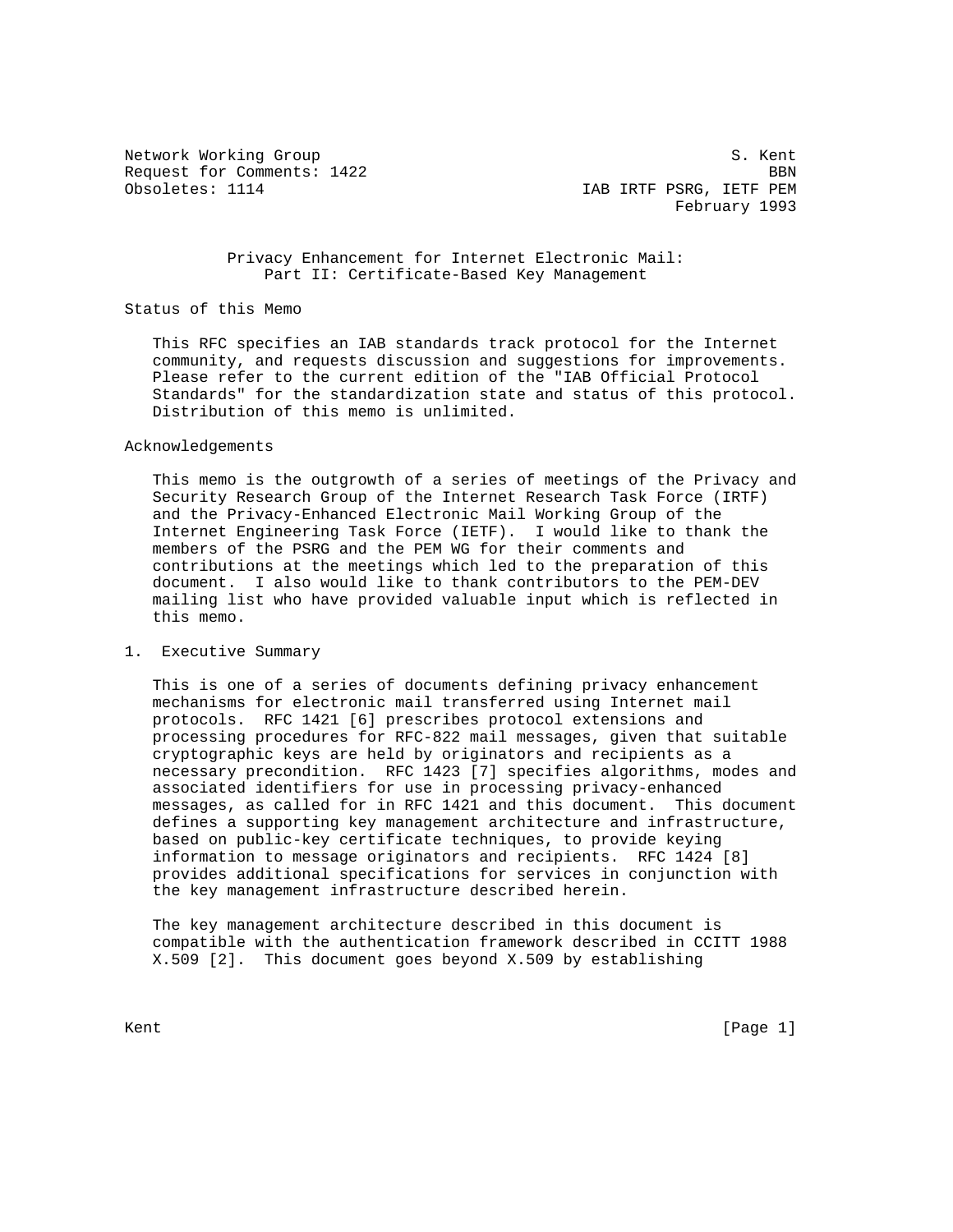procedures and conventions for a key management infrastructure for use with Privacy Enhanced Mail (PEM) and with other protocols, from both the TCP/IP and OSI suites, in the future. There are several motivations for establishing these procedures and conventions (as opposed to relying only on the very general framework outlined in X.509):

- -It is important that a certificate management infrastructure for use in the Internet community accommodate a range of clearly-articulated certification policies for both users and organizations in a well-architected fashion. Mechanisms must be provided to enable each user to be aware of the policies governing any certificate which the user may encounter. This requires the introduction and standardization of procedures and conventions that are outside the scope of X.509.
- -The procedures for authenticating originators and recipient in the course of message submission and delivery should be simple, automated and uniform despite the existence of differing certificate management policies. For example, users should not have to engage in careful examination of a complex set of certification relationships in order to evaluate the credibility of a claimed identity.
- -The authentication framework defined by X.509 is designed to operate in the X.500 directory server environment. However X.500 directory servers are not expected to be ubiquitous in the Internet in the near future, so some conventions are adopted to facilitate operation of the key management infrastructure in the near term.
- -Public key cryptosystems are central to the authentication technology of X.509 and those which enjoy the most widespread use are patented in the U.S. Although this certification management scheme is compatible with the use of different digital signature algorithms, it is anticipated that the RSA cryptosystem will be used as the primary signature algorithm in establishing the Internet certification hierarchy. Special license arrangements have been made to facilitate the use of this algorithm in the U.S. portion of Internet environment.

 The infrastructure specified in this document establishes a single root for all certification within the Internet, the Internet Policy Registration Authority (IPRA). The IPRA establishes global policies, described in this document, which apply to all certification effected

Kent [Page 2]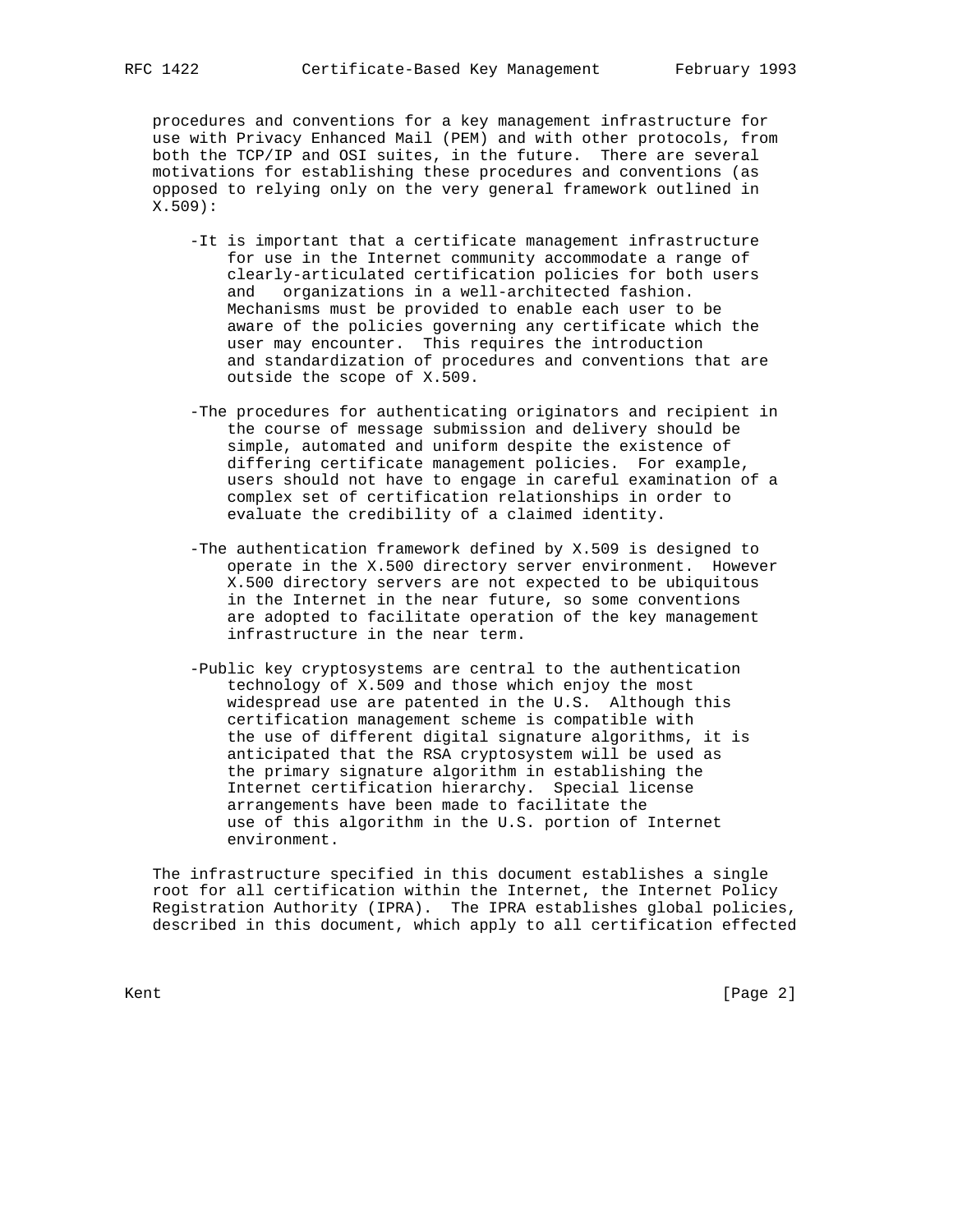under this hierarchy. Beneath IPRA root are Policy Certification Authorities (PCAs), each of which establishes and publishes (in the form of an informational RFC) its policies for registration of users or organizations. Each PCA is certified by the IPRA. (It is desirable that there be a relatively small number of PCAs, each with a substantively different policy, to facilitate user familiarity with the set of PCA policies. However there is no explicit requirement that the set of PCAs be limited in this fashion.) Below PCAs, Certification Authorities (CAs) will be established to certify users and subordinate organizational entities (e.g., departments, offices, subsidiaries, etc.). Initially, we expect the majority of users will be registered via organizational affiliation, consistent with current practices for how most user mailboxes are provided. In this sense the registration is analogous to the issuance of a university or company ID card.

 Some CAs are expected to provide certification for residential users in support of users who wish to register independent of any organizational affiliation. Over time, we anticipate that civil government entities which already provide analogous identification services in other contexts, e.g., driver's licenses, may provide this service. For users who wish anonymity while taking advantage of PEM privacy facilities, one or more PCAs will be established with policies that allow for registration of users, under subordinate CAs, who do not wish to disclose their identities.

#### 2. Overview of Approach

 This document defines a key management architecture based on the use of public-key certificates, primarily in support of the message encipherment and authentication procedures defined in RFC 1421. The concept of public-key certificates is defined in X.509 and this architecture is a compliant subset of that envisioned in X.509.

 Briefly, a (public-key) certificate is a data structure which contains the name of a user (the "subject"), the public component (This document adopts the terms "private component" and "public component" to refer to the quantities which are, respectively, kept secret and made publicly available in asymmetric cryptosystems. This convention is adopted to avoid possible confusion arising from use of the term "secret key" to refer to either the former quantity or to a key in a symmetric cryptosystem.) of that user, and the name of an entity (the "issuer") which vouches that the public component is bound to the named user. This data, along with a time interval over which the binding is claimed to be valid, is cryptographically signed by the issuer using the issuer's private component. The subject and issuer names in certificates are Distinguished Names (DNs) as defined in the directory system (X.500).

Kent [Page 3]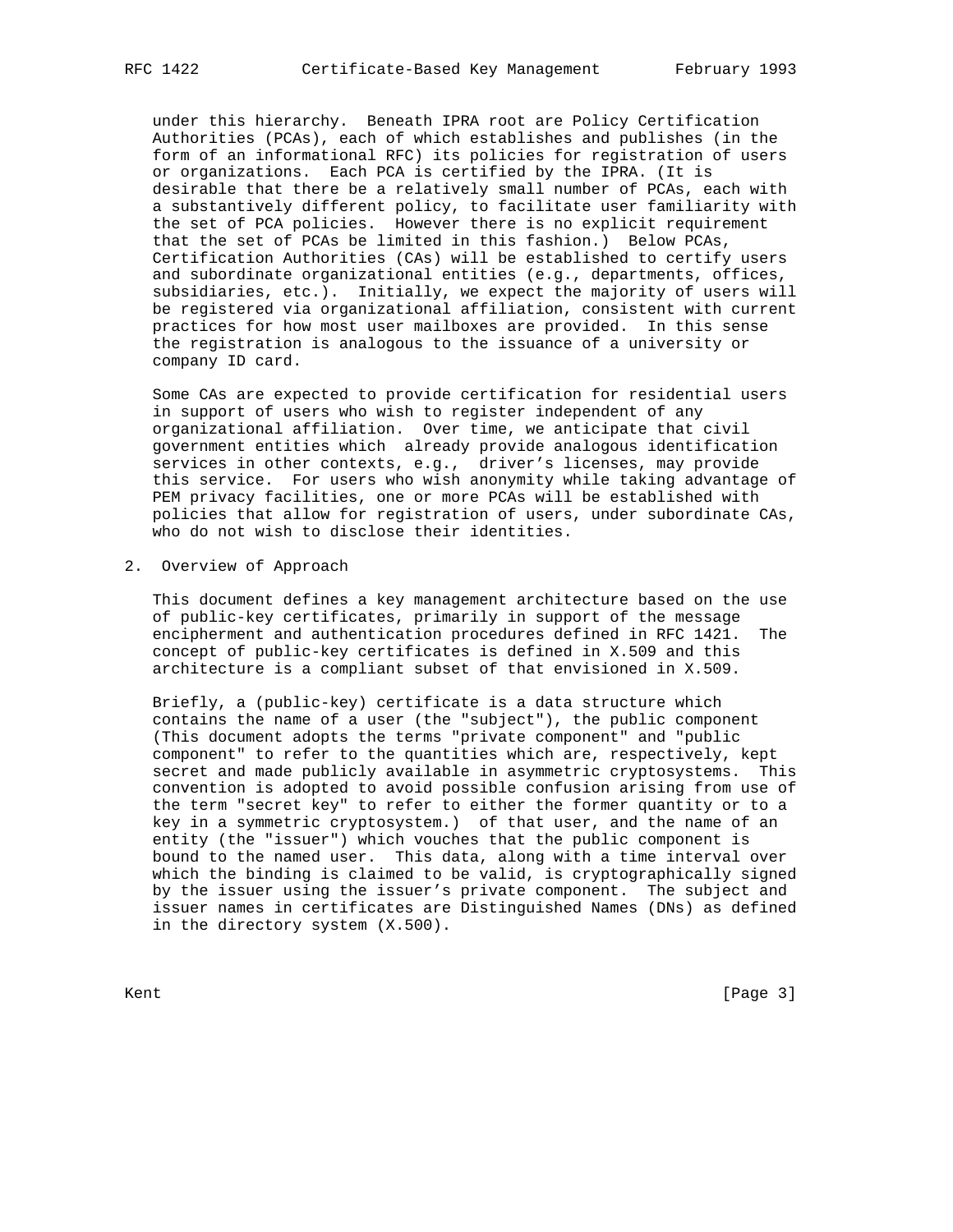Once signed, certificates can be stored in directory servers, transmitted via non-secure message exchanges, or distributed via any other means that make certificates easily accessible to message system users, without regard for the security of the transmission medium. Certificates are used in PEM to provide the originator of a message with the (authenticated) public component of each recipient and to provide each recipient with the (authenticated) public component of the originator. The following brief discussion illustrates the procedures for both originator and recipients.

 Prior to sending an encrypted message (using PEM), an originator must acquire a certificate for each recipient and must validate these certificates. Briefly, validation is performed by checking the digital signature in the certificate, using the public component of the issuer whose private component was used to sign the certificate. The issuer's public component is made available via some out of band means (for the IPRA) or is itself distributed in a certificate to which this validation procedure is applied recursively. In the latter case, the issuer of a user's certificate becomes the subject in a certificate issued by another certifying authority (or a PCA), thus giving rise to a certification hierarchy. The validity interval for each certificate is checked and Certificate Revocation Lists (CRLs) are checked to ensure that none of the certificates employed in the validation process has been revoked by an issuer.

 Once a certificate for a recipient is validated, the public component contained in the certificate is extracted and used to encrypt the data encryption key (DEK), which, in turn, is used to encrypt the message itself. The resulting encrypted DEK is incorporated into the Key-Info field of the message header. Upon receipt of an encrypted message, a recipient employs his private component to decrypt this field, extracting the DEK, and then uses this DEK to decrypt the message.

 In order to provide message integrity and data origin authentication, the originator generates a message integrity code (MIC), signs (encrypts) the MIC using the private component of his public-key pair, and includes the resulting value in the message header in the MIC-Info field. The certificate of the originator is (optionally) included in the header in the Certificate field as described in RFC 1421. This is done in order to facilitate validation in the absence of ubiquitous directory services. Upon receipt of a privacy enhanced message, a recipient validates the originator's certificate (using the IPRA public component as the root of a certification path), checks to ensure that it has not been revoked, extracts the public component from the certificate, and uses that value to recover (decrypt) the MIC. The recovered MIC is compared against the locally calculated MIC to verify the integrity and data origin authenticity

Kent [Page 4]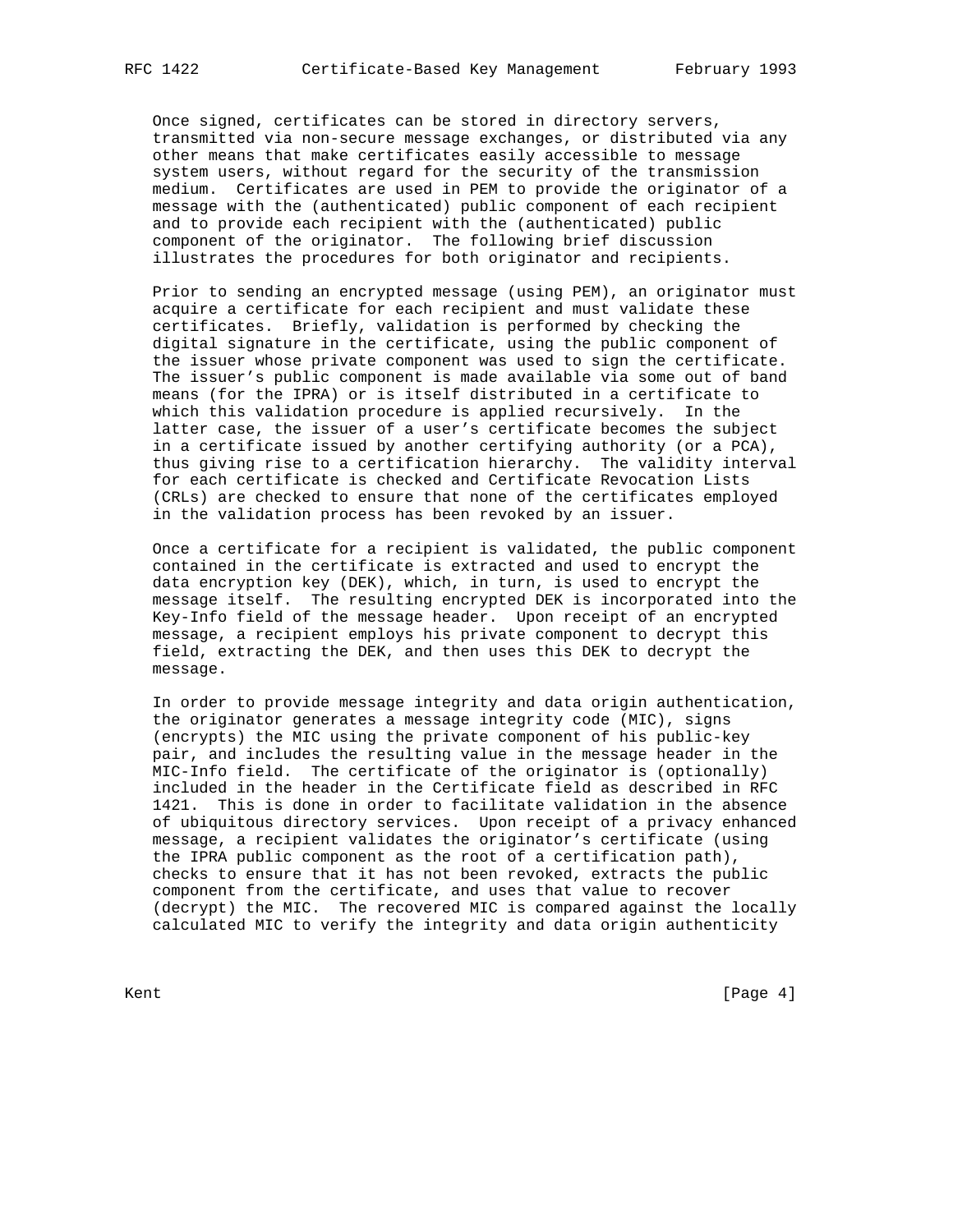of the message.

## 3. Architecture

3.1 Scope and Restrictions

 The architecture described below is intended to provide a basis for managing public-key cryptosystem values in support of privacy enhanced electronic mail in the Internet environment. The architecture describes procedures for registering certification authorities and users, for generating and distributing certificates, and for generating and distributing CRLs. RFC 1421 describes the syntax and semantics of header fields used to transfer certificates and to represent the DEK and MIC in this public-key context. Definitions of the algorithms, modes of use and associated identifiers are separated in RFC 1423 to facilitate the adoption of additional algorithms in the future. This document focuses on the management aspects of certificate-based, public-key cryptography for privacy enhanced mail.

 The proposed architecture imposes conventions for the certification hierarchy which are not strictly required by the X.509 recommendation nor by the technology itself. These conventions are motivated by several factors, primarily the need for authentication semantics compatible with automated validation and the automated determination of the policies under which certificates are issued.

 Specifically, the architecture proposes a system in which user (or mailing list) certificates represent the leaves in a certification hierarchy. This certification hierarchy is largely isomorphic to the X.500 directory naming hierarchy, with two exceptions: the IPRA forms the root of the tree (the root of the X.500 DIT is not instantiated as a node), and a number of Policy Certification Authorities (PCAs) form the "roots" of subtrees, each of which represents a different certification policy.

 Not every level in the directory hierarchy need correspond to a certification authority. For example, the appearance of geographic entities in a distinguished name (e.g., countries, states, provinces, localities) does not require that various governments become certifying authorities in order to instantiate this architecture. However, it is anticipated that, over time, a number of such points in the hierarchy will be instantiated as CAs in order to simplify later transition of management to appropriate governmental authorities.

 These conventions minimize the complexity of validating user certificates, e.g., by making explicit the relationship between a

Kent [Page 5]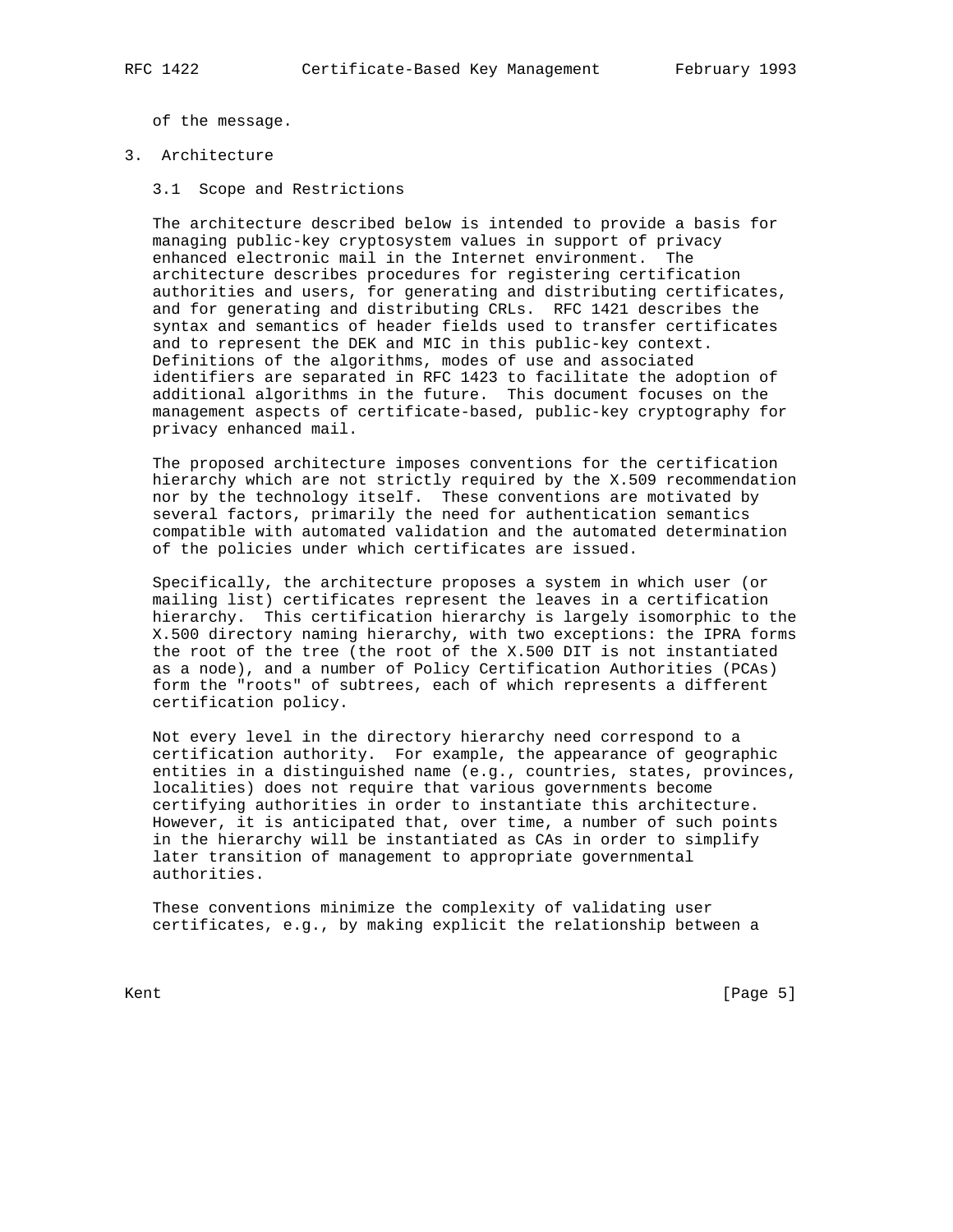certificate issuer and the user (via the naming hierarchy). Note that in this architecture, only PCAs may be certified by the IPRA, and every CA's certification path can be traced to a PCA, through zero or more CAs. If a CA is certified by more than one PCA, each certificate issued by a PCA for the CA must contain a distinct public component. These conventions result in a certification hierarchy which is a compatible subset of that permitted under X.509, with respect to both syntax and semantics.

 Although the key management architecture described in this document has been designed primarily to support privacy enhanced mail, this infrastructure also may, in principle, be used to support X.400 mail security facilities (as per 1988 X.411) and X.500 directory authentication facilities. Thus, establishment of this infrastructure paves the way for use of these and other OSI protocols in the Internet in the future. In the future, these certificates also may be employed in the provision of security services in other protocols in the TCP/IP and OSI suites as well.

# 3.2 Relation to X.509 Architecture

 CCITT 1988 Recommendation X.509, "The Directory - Authentication Framework", defines a framework for authentication of entities involved in a distributed directory service. Strong authentication, as defined in X.509, is accomplished with the use of public-key cryptosystems. Unforgeable certificates are generated by certification authorities; these authorities may be organized hierarchically, though such organization is not required by X.509. There is no implied mapping between a certification hierarchy and the naming hierarchy imposed by directory system naming attributes.

 This document interprets the X.509 certificate mechanism to serve the needs of PEM in the Internet environment. The certification hierarchy proposed in this document in support of privacy enhanced mail is intentionally a subset of that allowed under X.509. This certification hierarchy also embodies semantics which are not explicitly addressed by X.509, but which are consistent with X.509 precepts. An overview of the rationale for these semantics is provided in Section 1.

3.3 Certificate Definition

 Certificates are central to the key management architecture for X.509 and PEM. This section provides an overview of the syntax and a description of the semantics of certificates. Appendix A includes the ASN.1 syntax for certificates. A certificate includes the following contents:

Kent [Page 6]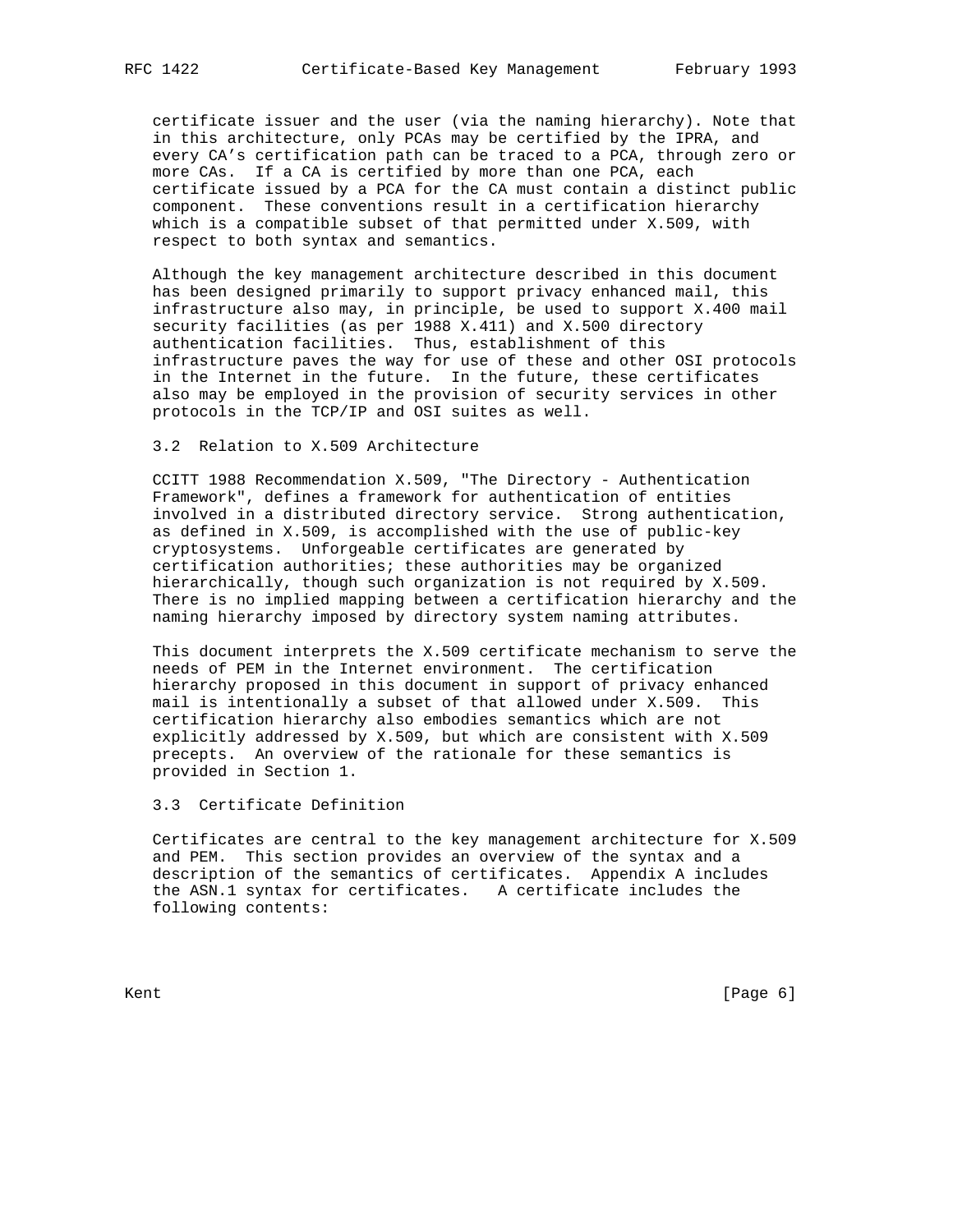- - 1. version
	- 2. serial number
	- 3. signature (algorithm ID and parameters)
	- 4. issuer name
	- 5. validity period
	- 6. subject name
	- 7. subject public key (and associated algorithm ID)
	- 3.3.1 Version Number

 The version number field is intended to facilitate orderly changes in certificate formats over time. The initial version number for certificates used in PEM is the X.509 default which has a value of zero (0), indicating the 1988 version. PEM implementations are encouraged to accept later versions as they are endorsed by CCITT/ISO.

# 3.3.2 Serial Number

 The serial number field provides a short form, unique identifier for each certificate generated by an issuer. An issuer must ensure that no two distinct certificates with the same issuer DN contain the same serial number. (This requirement must be met even when the certification function is effected on a distributed basis and/or when the same issuer DN is certified under two different PCAs. This is especially critical for residential CAs certified under different PCAs.) The serial number is used in CRLs to identify revoked certificates, as described in Section 3.4.3.4. Although this attribute is an integer, PEM UA processing of this attribute need not involve any arithmetic operations. All PEM UA implementations must be capable of processing serial numbers at least 128 bits in length, and size-independent support serial numbers is encouraged.

# 3.3.3 Signature

 This field specifies the algorithm used by the issuer to sign the certificate, and any parameters associated with the algorithm. (The certificate signature is appended to the data structure, as defined by the signature macro in X.509. This algorithm identification information is replicated with the signature.) The signature is validated by the UA processing a certificate, in order to determine that the integrity of its contents have not been modified subsequent

Kent [Page 7]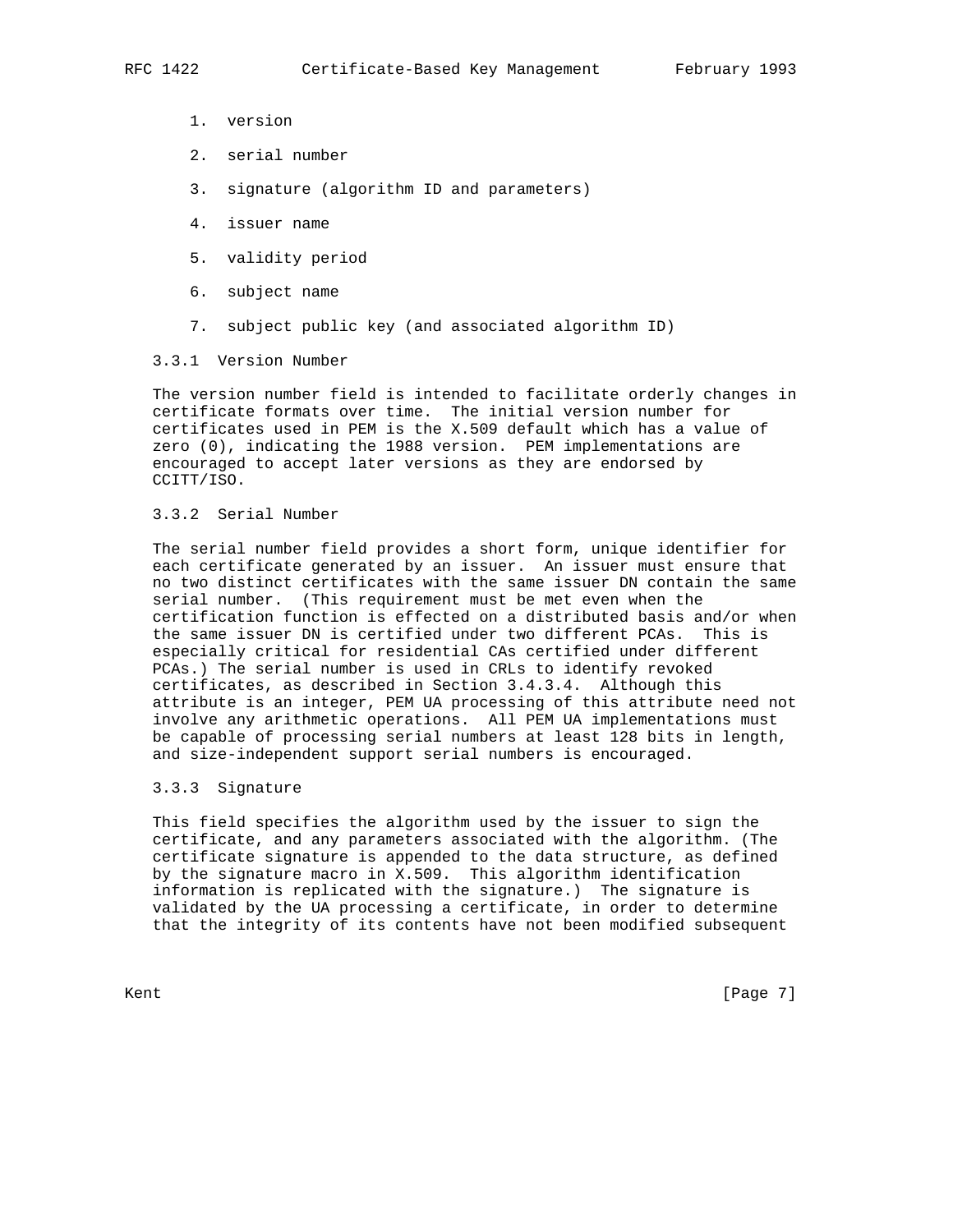to signing by a CA (IPRA, or PCA). In this context, a signature is effected through the use of a Certificate Integrity Check (CIC) algorithm and a public-key encryption algorithm. RFC 1423 contains the definitions and algorithm IDs for signature algorithms employed in this architecture.

# 3.3.4 Subject Name

 A certificate provides a representation of its subject's identity in the form of a Distinguished Name (DN). The fundamental binding ensured by the key management architecture is that between the public component and the user's identity in this form. A distinguished name is an X.500 directory system concept and if a user is already registered in an X.500 directory, his distinguished name is defined via that registration. Users who are not registered in a directory should keep in mind likely directory naming structure (schema) when selecting a distinguished name for inclusion in a certificate.

# 3.3.5 Issuer Name

 A certificate provides a representation of its issuer's identity, in the form of a Distinguished Name. The issuer identification is used to select the appropriate issuer public component to employ in performing certificate validation. (If an issuer (CA) is certified by multiple PCAs, then the issuer DN does not uniquely identify the public component used to sign the certificate. In such circumstances it may be necessary to attempt certificate validation using multiple public components, from certificates held by the issuer under different PCAs. If the 1992 version of a certificate is employed, the issuer may employ distinct issuer UIDs in the certificates it issues, to further facilitate selection of the right issuer public component.) The issuer is the certifying authority (IPRA, PCA or CA) who vouches for the binding between the subject identity and the public key contained in the certificate.

# 3.3.6 Validity Period

 A certificate carries a pair of date and time indications, indicating the start and end of the time period over which a certificate is intended to be used. The duration of the interval may be constant for all user certificates issued by a given CA or it might differ based on the nature of the user's affiliation. For example, an organization might issue certificates with shorter intervals to temporary employees versus permanent employees. It is recommended that the UTCT (Coordinated Universal Time) values recorded here specify granularity to no more than the minute, even though finer granularity can be expressed in the format. (Implementors are warned that no DER is defined for UTCT in X.509, thus transformation between

Kent [Page 8]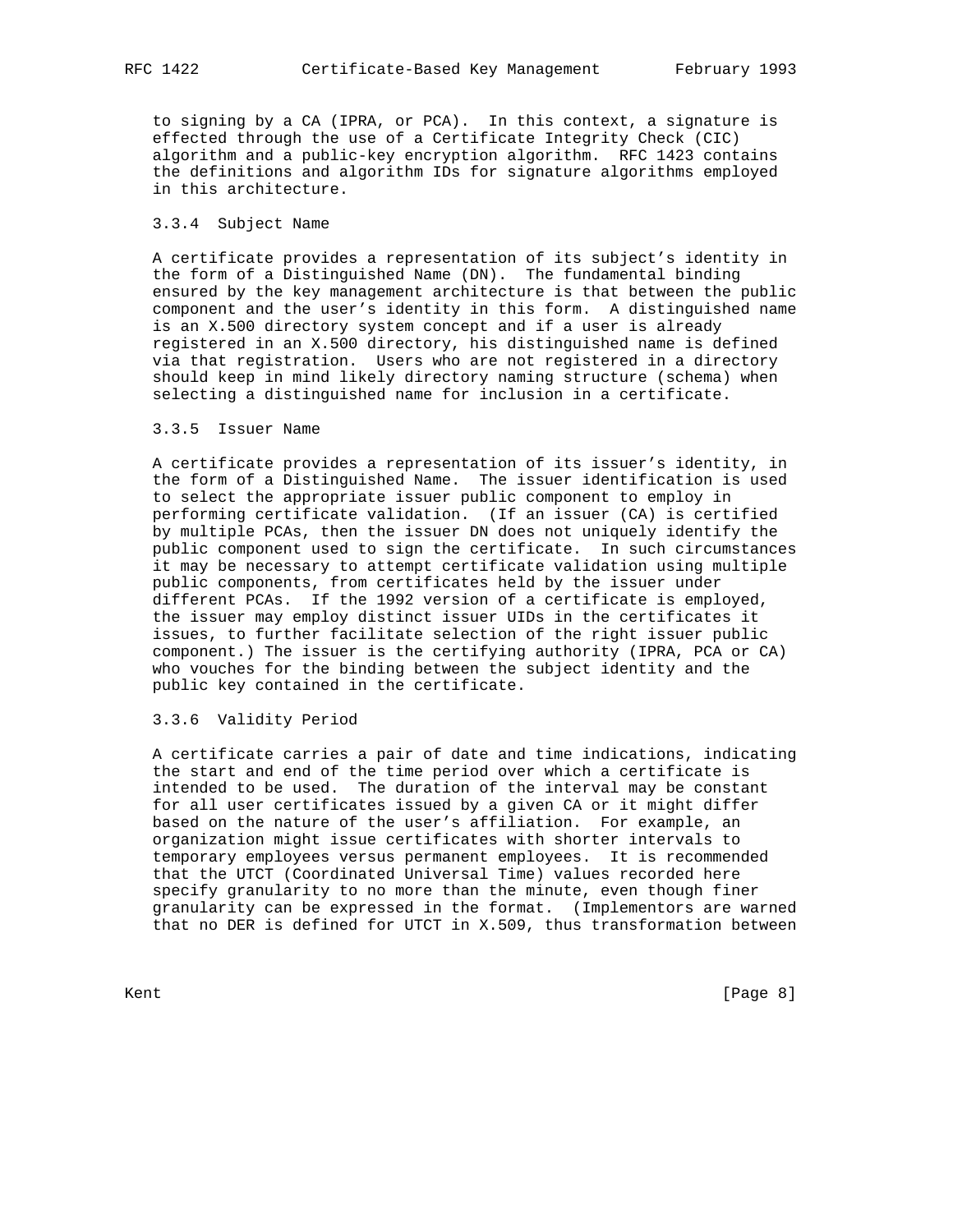local and transfer syntax must be performed carefully, e.g., when computing the hash value for a certificate. For example, a UTCT value which includes explict, zero values for seconds would not produce the same hash value as one in which the seconds were omitted.) It also recommended that all times be expressed as Greenwich Mean Time (Zulu), to simplify comparisons and avoid confusion relating to daylight savings time. Note that UTCT expresses the value of a year modulo 100 (with no indication of century), hence comparisons involving dates in different centuries must be performed with care.

 The longer the interval, the greater the likelihood that compromise of a private component or name change will render it invalid and thus require that the certificate be revoked. Once revoked, the certificate must remain on the issuer's CRL (see Section 3.4.3.4) until the validity interval expires. PCAs may impose restrictions on the maximum validity interval that may be elected by CAs operating in their certification domain (see Appendix B).

#### 3.3.7 Subject Public Key

 A certificate carries the public component of its associated subject, as well as an indication of the algorithm, and any algorithm parameters, with which the public component is to be used. This algorithm identifier is independent of that which is specified in the signature field described above. RFC 1423 specifies the algorithm identifiers which may be used in this context.

# 3.4 Roles and Responsibilities

 One way to explain the architecture proposed by this document is to examine the roles which are defined for various entities in the architecture and to describe what is required of each entity in order for the proposed system to work properly. The following sections identify four types of entities within this architecture: users and user agents, the Internet Policy Registration Authority, Policy Certification Authorities, and other Certification Authorities. For each type of entity, this document specifies the procedures which the entity must execute as part of the architecture and the responsibilities the entity assumes as a function of its role in the architecture.

# 3.4.1 Users and User Agents

 The term User Agent (UA) is taken from CCITT X.400 Message Handling Systems (MHS) Recommendations, which define it as follows: "In the context of message handling, the functional object, a component of MHS, by means of which a single direct user engages in message

Kent [Page 9]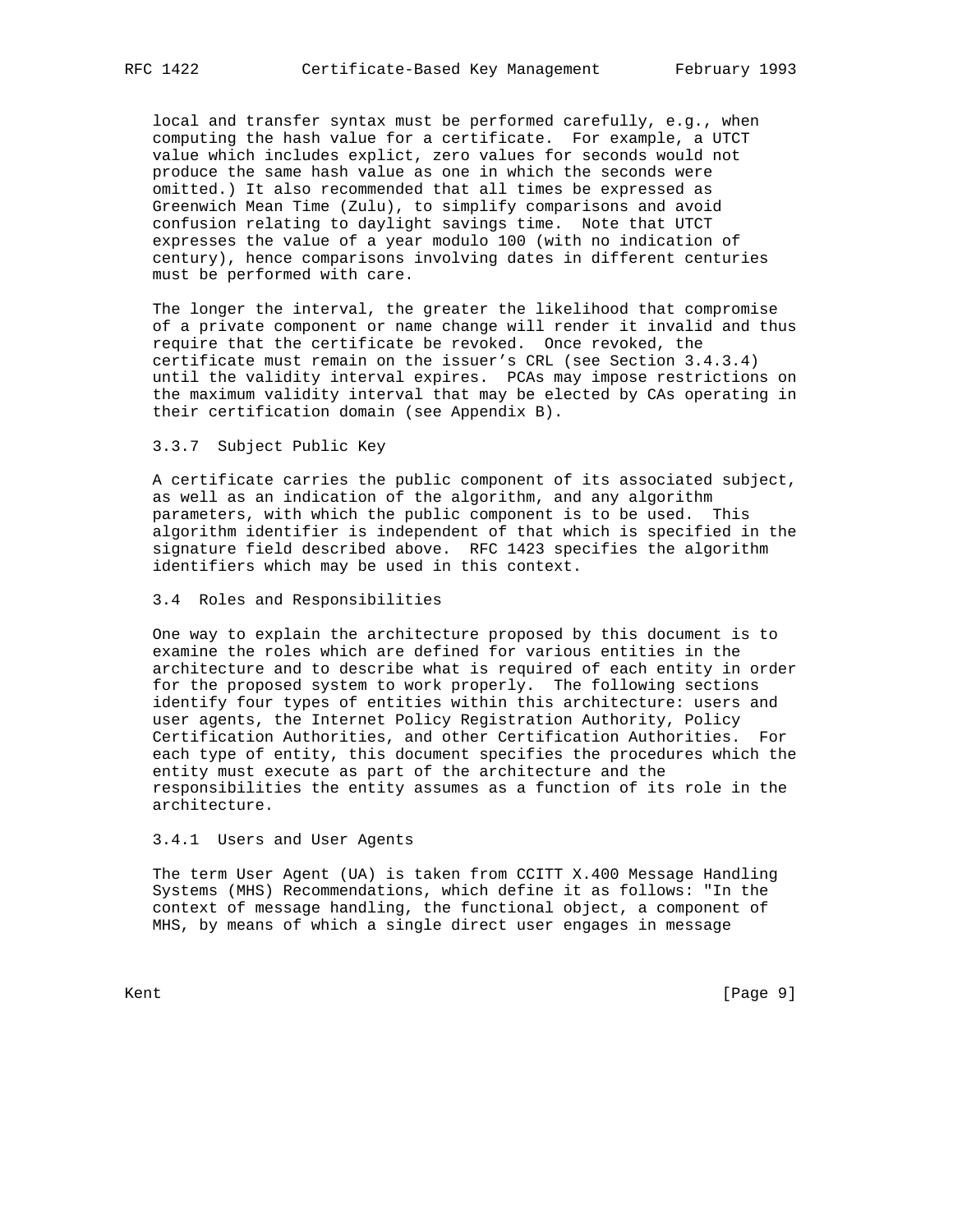handling." In the Internet environment, programs such as rand mh and Gnu emacs rmail are UAs. UAs exchange messages by calling on a supporting Message Transfer Service (MTS), e.g., the SMTP mail relays used in the Internet.

3.4.1.1 Generating and Protecting Component Pairs

 A UA process supporting PEM must protect the private component of its associated entity (e.g., a human user or a mailing list) from disclosure, though the means by which this is effected is a local matter. It is essential that the user take all available precautions to protect his private component as the secrecy of this value is central to the security offered by PEM to that user. For example, the private component might be stored in encrypted form, protected with a locally managed symmetric encryption key (e.g., using DES). The user would supply a password or passphrase which would be employed as a symmetric key to decrypt the private component when required for PEM processing (either on a per message or per session basis). Alternatively, the private component might be stored on a diskette which would be inserted by the user whenever he originated or received PEM messages. Explicit zeroing of memory locations where this component transiently resides could provide further protection. Other precautions, based on local operating system security facilities, also should be employed.

 It is recommended that each user employ ancillary software (not otherwise associated with normal UA operation) or hardware to generate his personal public-key component pair. Software for generating user component pairs will be available as part of the reference implementation of PEM distributed freely in the U.S. portion of the Internet. It is critically important that the component pair generation procedure be effected in as secure a fashion as possible, to ensure that the resulting private component is unpredictable. Introduction of adequate randomness into the component pair generation procedure is potentially the most difficult aspect of this process and the user is advised to pay particular attention to this aspect. (Component pairs employed in public-key cryptosystems tend to be large integers which must be "randomly" selected subject to mathematical constraints imposed by the cryptosystem. Input(s) used to seed the component pair generation process must be as unpredictable as possible. An example of a poor random number selection technique is one in which a pseudo-random number generator is seeded solely with the current date and time. An attacker who could determine approximately when a component pair was generated could easily regenerate candidate component pairs and compare the public component to the user's public component to detect when the corresponding private component had been found.)

Kent [Page 10]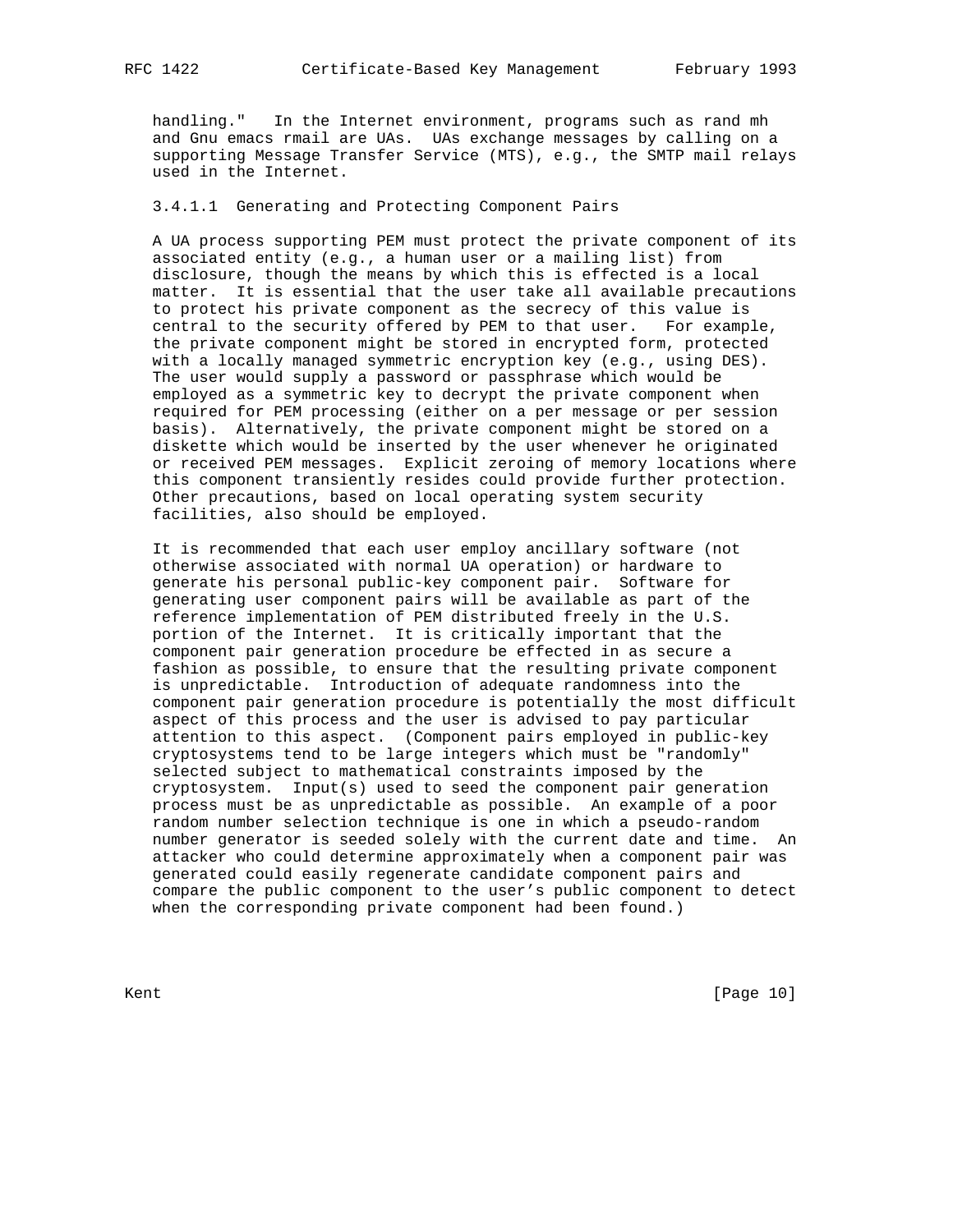There is no requirement imposed by this architecture that anyone other than the user, including any certification authority, have access to the user's private component. Thus a user may retain his component pair even if his certificate changes, e.g., due to rollover in the validity interval or because of a change of certifying authority. Even if a user is issued a certificate in the context of his employment, there is generally no requirement that the employer have access to the user's private component. The rationale is that any messages signed by the user are verifiable using his public component. In the event that the corresponding private component becomes unavailable, any ENCRYPTED messages directed to the user would be indecipherable and would require retransmission.

 Note that if the user stores messages in ENCRYPTED form, these messages also would become indecipherable in the event that the private component is lost or changed. To minimize the potential for loss of data in such circumstances messages can be transformed into MIC-ONLY or MIC-CLEAR form if cryptographically-enforced confidentiality is not required for the messages stored within the user's computer. Alternatively, these transformed messages might be forwarded in ENCRYPTED form to a (trivial) distribution list which serves in a backup capacity and for which the user's employer holds the private component.

 A user may possess multiple certificates which may embody the same or different public components. For example, these certificates might represent a current and a former organizational user identity and a residential user identity. It is recommended that a PEM UA be capable of supporting a user who possess multiple certificates, irrespective of whether the certificates associated with the user contain the same or different DNs or public components.

# 3.4.1.2 User Registration

 Most details of user registration are a local matter, subject to policies established by the user's CA and the PCA under which that CA has been certified. In general a user must provide, at a minimum, his public component and distinguished name to a CA, or a representative thereof, for inclusion in the user's certificate. (The user also might provide a complete certificate, minus the signature, as described in RFC 1424.) The CA will employ some means, specified by the CA in accordance with the policy of its PCA, to validate the user's claimed identity and to ensure that the public component provided is associated with the user whose distinguished name is to be bound into the certificate. (In the case of PERSONA certificates, described below, the procedure is a bit different.) The certifying authority generates a certificate containing the user's distinguished name and public component, the authority's

Kent [Page 11]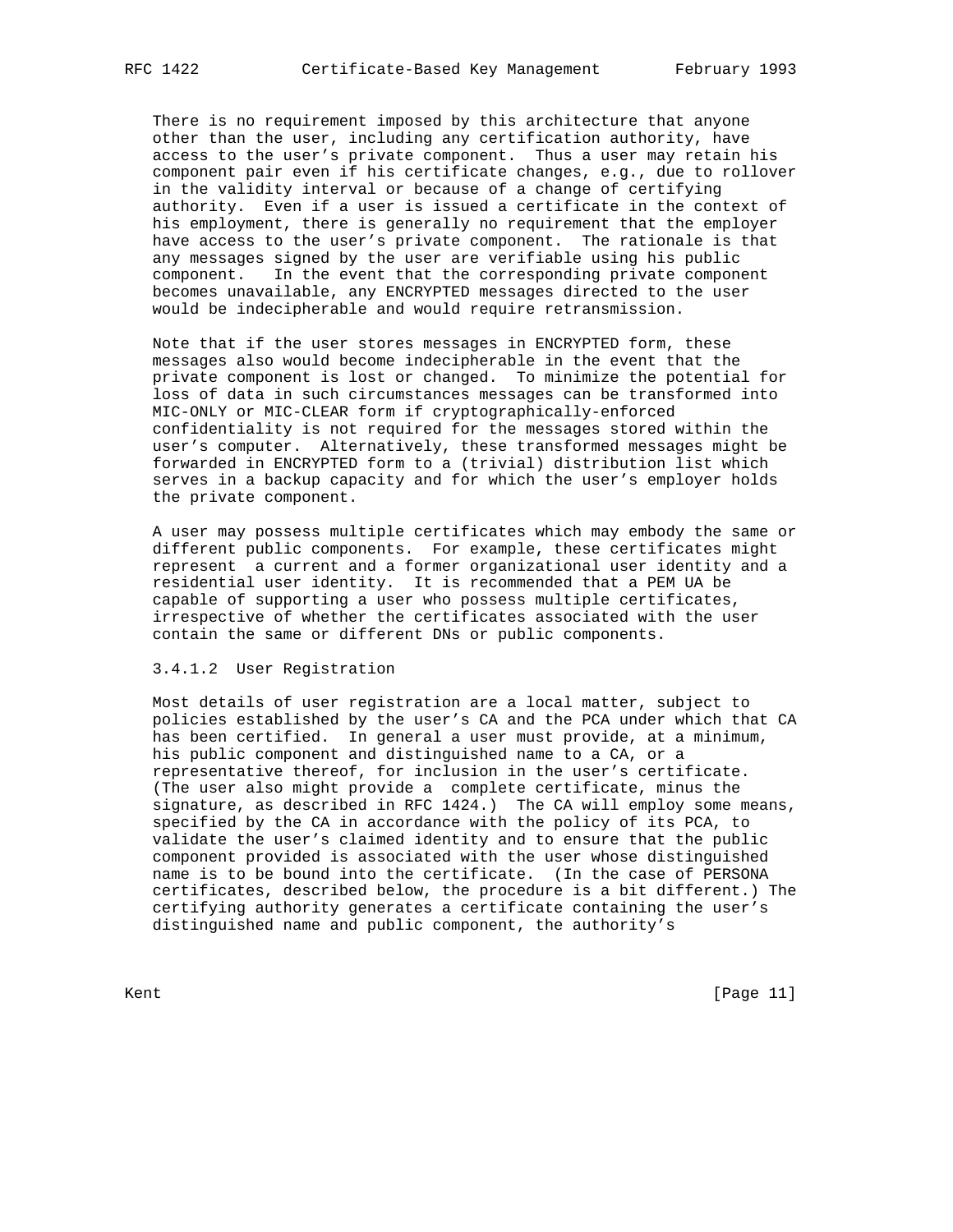distinguished name and other information (see Section 3.3) and signs the result using the private component of the authority.

# 3.4.1.3 CRL Management

 Mechanisms for managing a UA certificate cache are, in typical standards parlance, a local matter. However, proper maintenance of such a cache is critical to the correct, secure operation of a PEM UA and provides a basis for improved performance. Moreover, use of a cache permits a PEM UA to operate in the absence of directories (and in circumstances where directories are inaccessible). The following discussion provides a paradigm for one aspect of cache management, namely the processing of CRLs, the functional equivalent of which must be embodied in any PEM UA implementation compliant with this document. The specifications for CRLs used with PEM are provided in Section 3.5.

 X.500 makes provision for the storage of CRLs as directory attributes associated with CA entries. Thus, when X.500 directories become widely available, UAs can retrieve CRLs from directories as required. In the interim, the IPRA will coordinate with PCAs to provide a robust database facility which will contain CRLs issued by the IPRA, by PCAs, and by all CAs. Access to this database will be provided through mailboxes maintained by each PCA. Every PEM UA must provide a facility for requesting CRLs from this database using the mechanisms defined in RFC 1424. Thus the UA must include a configuration parameter which specifies one or more mailbox addresses from which CRLs may be retrieved. Access to the CRL database may be automated, e.g., as part of the certificate validation process (see Section 3.6) or may be user directed. Responses to CRL requests will employ the PEM header format specified in RFC 1421 for CRL propagation. As noted in RFC 1421, every PEM UA must be capable of processing CRLs distributed via such messages. This message format also may be employed to support a "push" (versus a "pull") model of CRL distribution, i.e., to support unsolicited distribution of CRLs.

 CRLs received by a PEM UA must be validated (A CRL is validated in much the same manner as a certificate, i.e., the CIC (see RFC 1113) is calculated and compared against the decrypted signature value obtained from the CRL. See Section 3.6 for additional details related to validation of certificates.) prior to being processed against any cached certificate information. Any cache entries which match CRL entries should be marked as revoked, but it is not necessary to delete cache entries marked as revoked nor to delete subordinate entries. In processing a CRL against the cache it is important to recall that certificate serial numbers are unique only for each issuer and that multiple, distinct CRLs may be issued under the same CA DN (signed using different private components), so care

Kent [Page 12]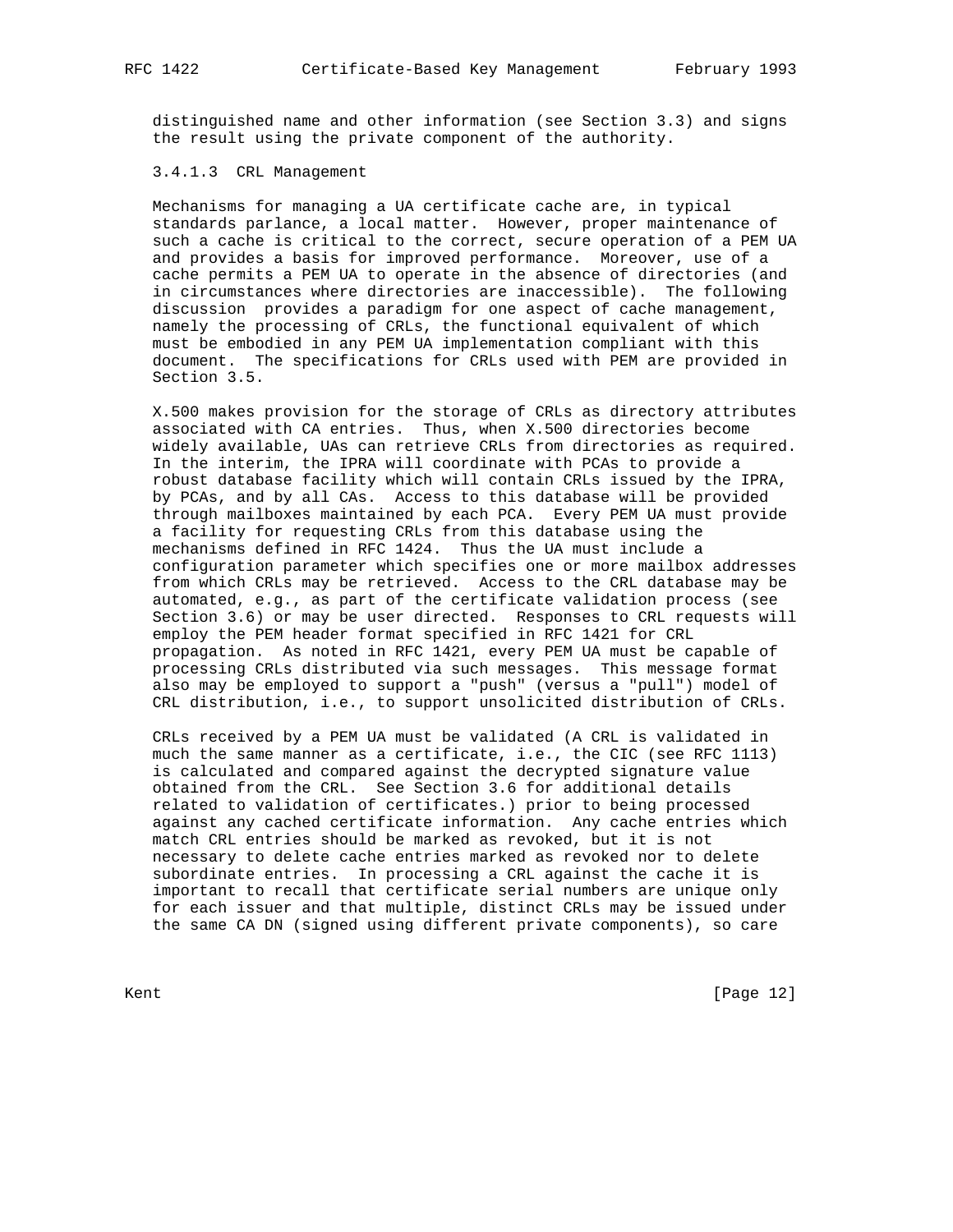must be exercised in effecting this cache search. (This situation may arise either because an organizational CA is certified by multiple PCAs, or because multiple residential CAs are certified under different PCAs.)

 This procedure applies to cache entries associated with PCAs and CAs, as well as user entries. The UA also must retain each CRL to screen incoming messages to detect use of revoked certificates carried in PEM message headers. Thus a UA must be capable of processing and retaining CRLs issued by the IPRA (which will list revoked PCA certificates), by any PCA (which will list revoked CA certificate issued by that PCA), and by any CA (which will list revoked user or subordinate CA certificates issued by that CA).

# 3.4.1.4 Facilitating Interoperation

 In the absence of ubiquitous directory services or knowledge (acquired through out-of-band means) that a recipient already possesses the necessary issuer certificates, it is recommended that an originating (PEM) UA include sufficient certificates to permit validation of the user's public key. To this end every PEM UA must be capable of including a full (originator) certification path, i.e., including the user's certificate (using the "Originator-Certificate" field) and every superior (CA/PCA) certificate (using "Issuer- Certificate" fields) back to the IPRA, in a PEM message. A PEM UA may send less than a full certification path, e.g., based on analysis of a recipient list, but a UA which provides this sort of optimization must also provide the user with a capability to force transmission of a full certification path.

 Optimization for the transmitted originator certification path may be effected by a UA as a side effect of the processing performed during message submission. When an originator submits an ENCRYPTED message (as per RFC 1421, his UA must validate the certificates of the recipients (see Section 3.6). In the course of performing this validation the UA can determine the minimum set of certificates which must be included to ensure that all recipients can process the received message. Submission of a MIC-ONLY or MIC-CLEAR message (as per RFC 1421) does not entail validation of recipient certificates and thus it may not be possible for the originator's UA to determine the minimum certificate set as above.

3.4.2 The Internet Policy Registration Authority (IPRA)

 The IPRA acts as the root of the certification hierarchy for the Internet community. The public component of the IPRA forms the foundation for all certificate validation within this hierarchy. The IPRA will be operated under the auspices of the Internet Society, an

Kent [Page 13]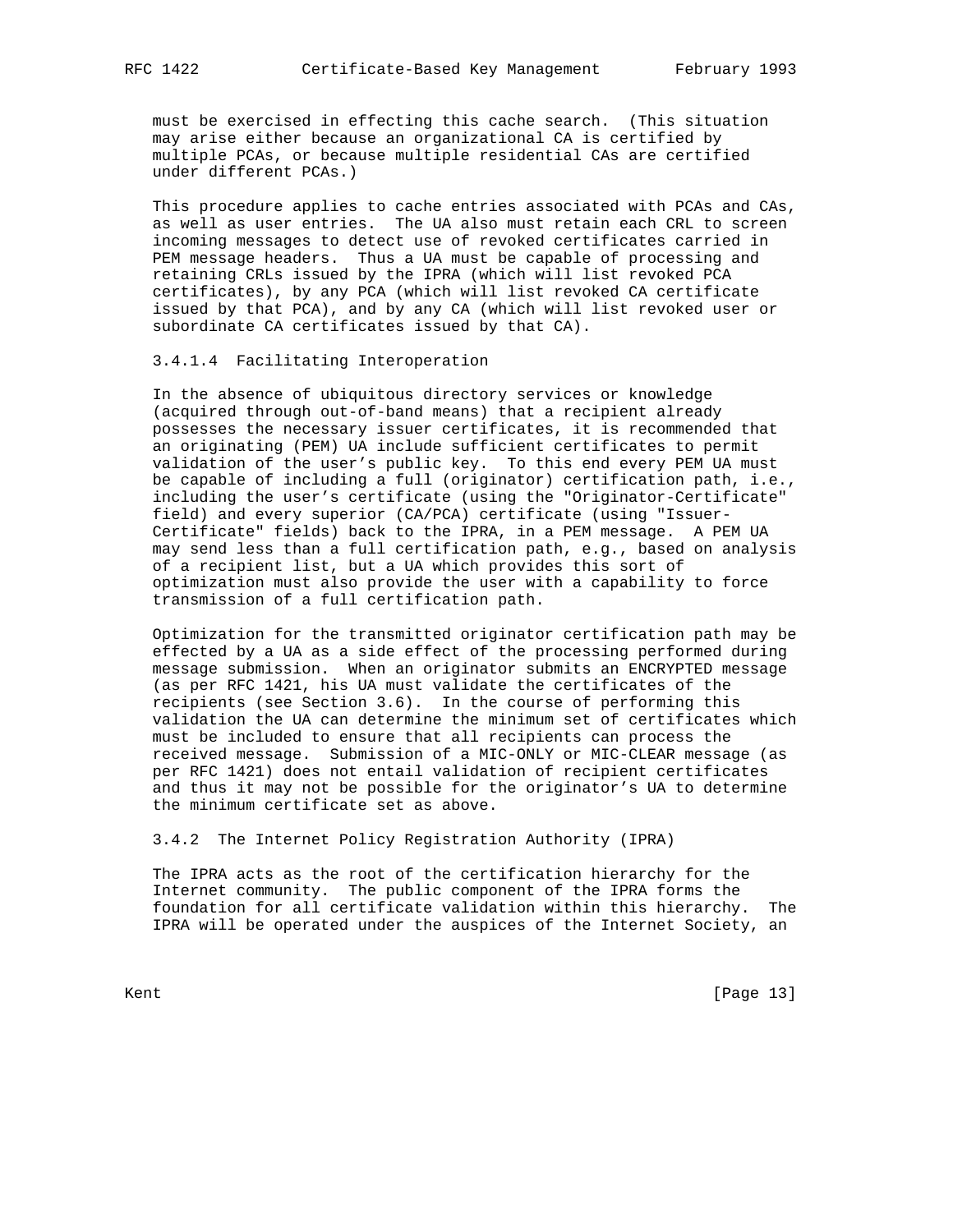international, non-profit organization. The IPRA certifies all PCAs, ensuring that they agree to abide by the Internet-wide policy established by the IPRA. This policy, and the services provided by the IPRA, are detailed below.

# 3.4.2.1 PCA Registration

 The IPRA certifies only PCAs, not CAs or users. Each PCA must file with the IPRA a description of its proposed policy. This document will be published as an informational RFC. A copy of the document, signed by the IPRA (in the form of a PEM MIC-ONLY message) will be made available via electronic mail access by the IPRA. This convention is adopted so that every Internet user has a reference point for determining the policies associated with the issuance of any certificate which he may encounter. The existence of a digitally signed copy of the document ensures the immutability of the document. Authorization of a PCA to operate in the Internet hierarchy is signified by the publication of the policy document, and the issuance of a certificate to the PCA, signed by the IPRA. An outline for PCA policy statements is contained in Section 3.4.3 of this document.

 As part of registration, each PCA will be required to execute a legal agreement with the IPRA, and to pay a fee to defray the costs of operating the IPRA. Each a PCA must specify its distinguished name. The IPRA will take reasonable precautions to ensure that the distinguished name claimed by a PCA is legitimate, e.g., requiring the PCA to provide documentation supporting its claim to a DN. However, the certification of a PCA by the IPRA does not constitute a endorsement of the PCA's claim to this DN outside of the context of this certification system.

# 3.4.2.2 Ensuring the Uniqueness of Distinguished Names

 A fundamental requirement of this certification scheme is that certificates are not issued to distinct entities under the same distinguished name. This requirement is important to the success of distributed management for the certification hierarchy. The IPRA will not certify two PCAs with the same distinguished name and no PCA may certify two CAs with the same DN. However, since PCAs are expected to certify organizational CAs in widely disjoint portions of the directory namespace, and since X.500 directories are not ubiquitous, a facility is required for coordination among PCAs to ensure the uniqueness of CA DNs. (This architecture allows multiple PCAs to certify residential CAs and thus multiple, distinct residential CAs with identical DNs may come into existence, at least until such time as civil authorities assume responsibilities for such certification. Thus, on an interim basis, the architecture explicitly accommodates the potential for duplicate residential CA

Kent [Page 14]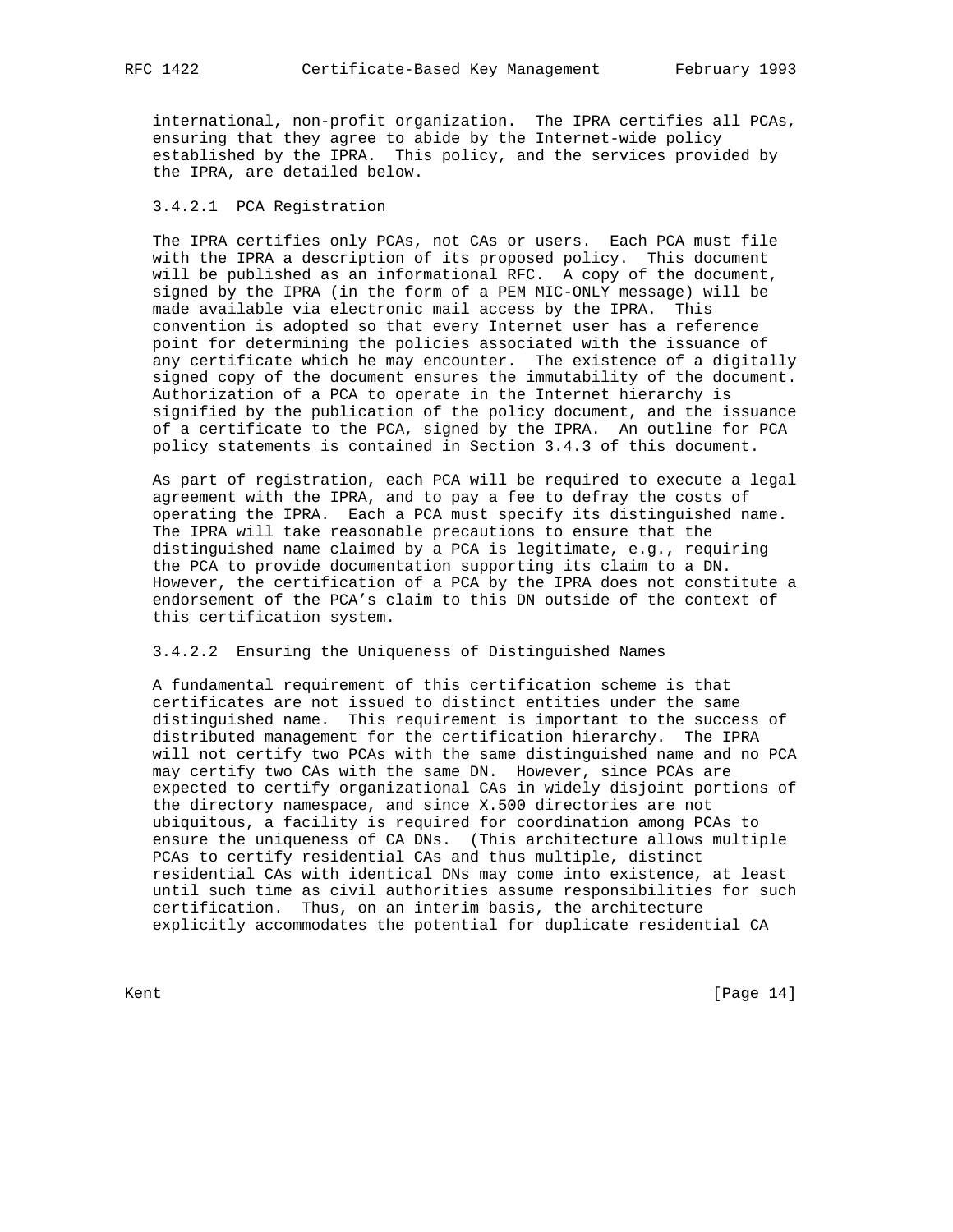DNs.)

 In support of the uniqueness requirement, the IPRA will establish and maintain a database to detect potential, unintended duplicate certification of CA distinguished names. This database will be made accessible to all PCAs via an email interface. Each entry in this database will consist of a 4-tuple. The first element in each entry is a hash value, computed on a canonical, ASN.1 encoded representation of a CA distinguished name. The second element contains the subjectPublicKey that appears in the CA's certificate. The third element is the distinguished name of the PCA which registered the entry. The fourth element consists of the date and time at which the entry was made, as established by the IPRA. This database structure provides a degree of privacy for CAs registered by PCAs, while providing a facility for ensuring global uniqueness of CA DNs certified in this scheme.

 In order to avoid conflicts, a PCA should query the database using a CA DN hash value as a search key, prior to certifying a CA. The database will return any entries which match the query, i.e., which have the same CA DN. The PCA can use the information contained in any returned entries to determine if any PCAs should be contacted to resolve possible DN conflicts. If no potential conflicts appear, a PCA can then submit a candidate entry, consisting of the first three element values, plus any entries returned by the query. The database will register this entry, supplying the time and date stamp, only if two conditions are met: (1) the first two elements (the CA DN hash and the CA subjectPublicKey) of the candidate entry together must be unique and, (2) any other entries included in the submission must match what the current database would return if the query corresponding to the candidate entry were submitted.

 If the database detects a conflicting entry (failure of case 1 above), or if the submission indicates that the PCA's perception of possible conflicting entries is not current (failure of case 2), the submission is rejected and the database will return the potential conflicting entry (entries). If the submission is successful, the database will return the timestamped new entry. The database does not, in itself, guarantee uniqueness of CA DNs as it allows for two DNs associated with different public components to be registered. Rather, it is the responsibility of PCAs to coordinate with one another whenever the database indicates a potential DN conflict and to resolve such conflicts prior to certification of CAs. Details of the protocol used to access the database will be provided in another document.

 As noted earlier, a CA may be certified under more than one PCA, e.g., because the CA wants to issue certificates under two different

Kent [Page 15]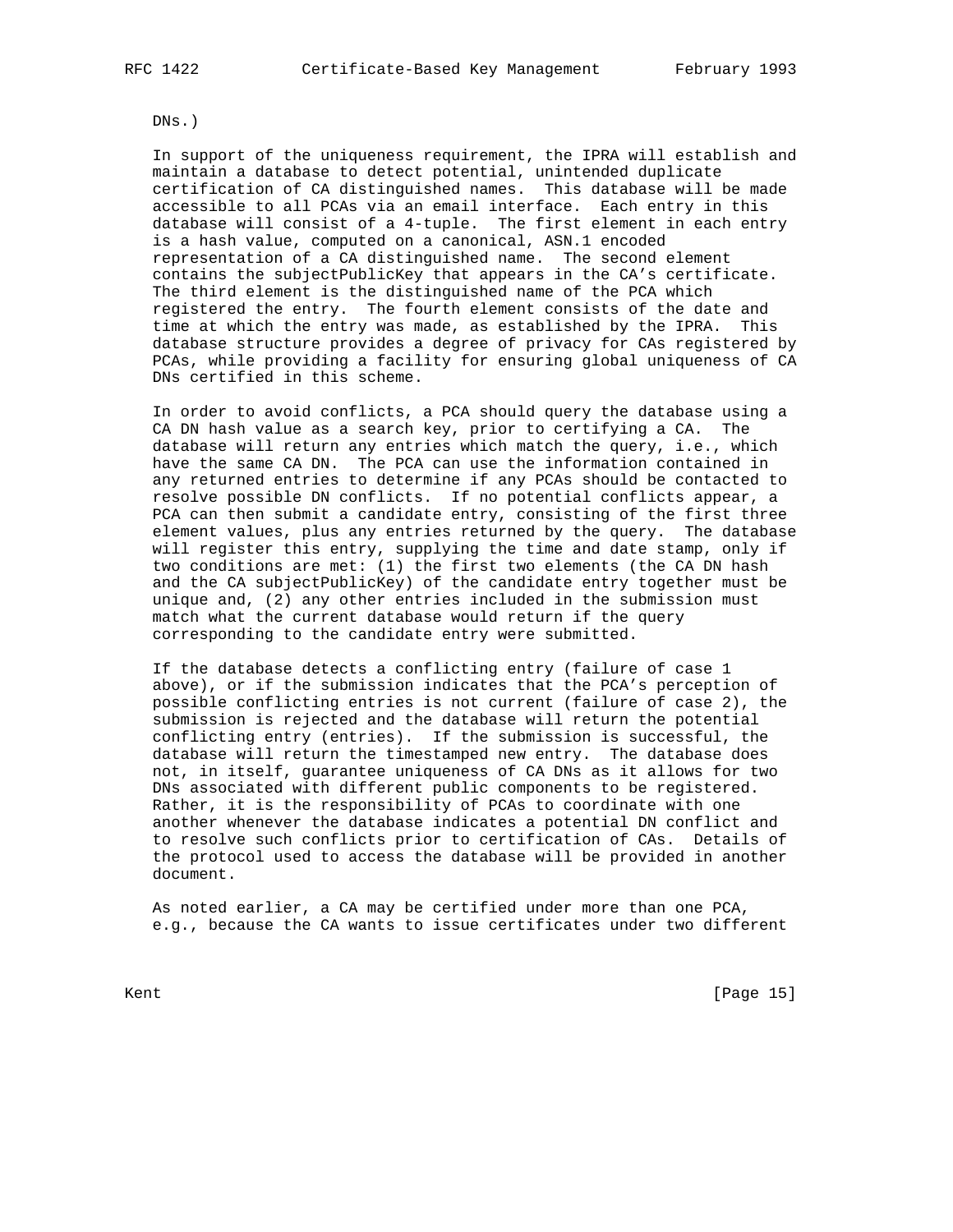policies. If a CA is certified by multiple different PCAs, the CA must employ a different public key pair for each PCA. In such circumstances the certificate issued to the CA by each PCA will contain a different subjectPublicKey and thus will represent a different entry in this database. The same situation may arise if multiple, equivalent residential CAs are certified by different PCAs.

 To complete the strategy for ensuring uniqueness of DNs, there is a DN subordination requirement levied on CAs. In general, CAs are expected to sign certificates only if the subject DN in the certificate is subordinate to the issuer (CA) DN. This ensures that certificates issued by a CA are syntactically constrained to refer to subordinate entities in the X.500 directory information tree (DIT), and this further limits the possibility of duplicate DN registration. CAs may sign certificates which do not comply with this requirement if the certificates are "cross-certificates" or "reverse certificates" (see X.509) used with applications other than PEM.

 The IPRA also will establish and maintain a separate database to detect potential duplicate certification of (residential) user distinguished names. Each entry in this database will consist of 4 tuple as above, but the first components is the hash of a residential user DN and the third component is the DN of the residential CA DN which registered the user. This structure provides a degree of privacy for users registered by CAs which service residential users while providing a facility for ensuring global uniqueness of user DNs certified under this scheme. The same database access facilities are provided as described above for the CA database. Here it is the responsibility of the CAs to coordinate whenever the database indicates a potential conflict and to resolve the conflict prior to (residential) user certification.

# 3.4.2.3 Accuracy of Distinguished Names

 As noted above, the IPRA will make a reasonable effort to ensure that PCA DNs are accurate. The procedures employed to ensure the accuracy of a CA distinguished name, i.e., the confidence attached to the DN/public component binding implied by a certificate, will vary according to PCA policy. However, it is expected that every PCA will make a good faith effort to ensure the legitimacy of each CA DN certified by the PCA. Part of this effort should include a check that the purported CA DN is consistent with any applicable national standards for DN assignment, e.g., NADF recommendations within North America [5,9].

Kent [Page 16]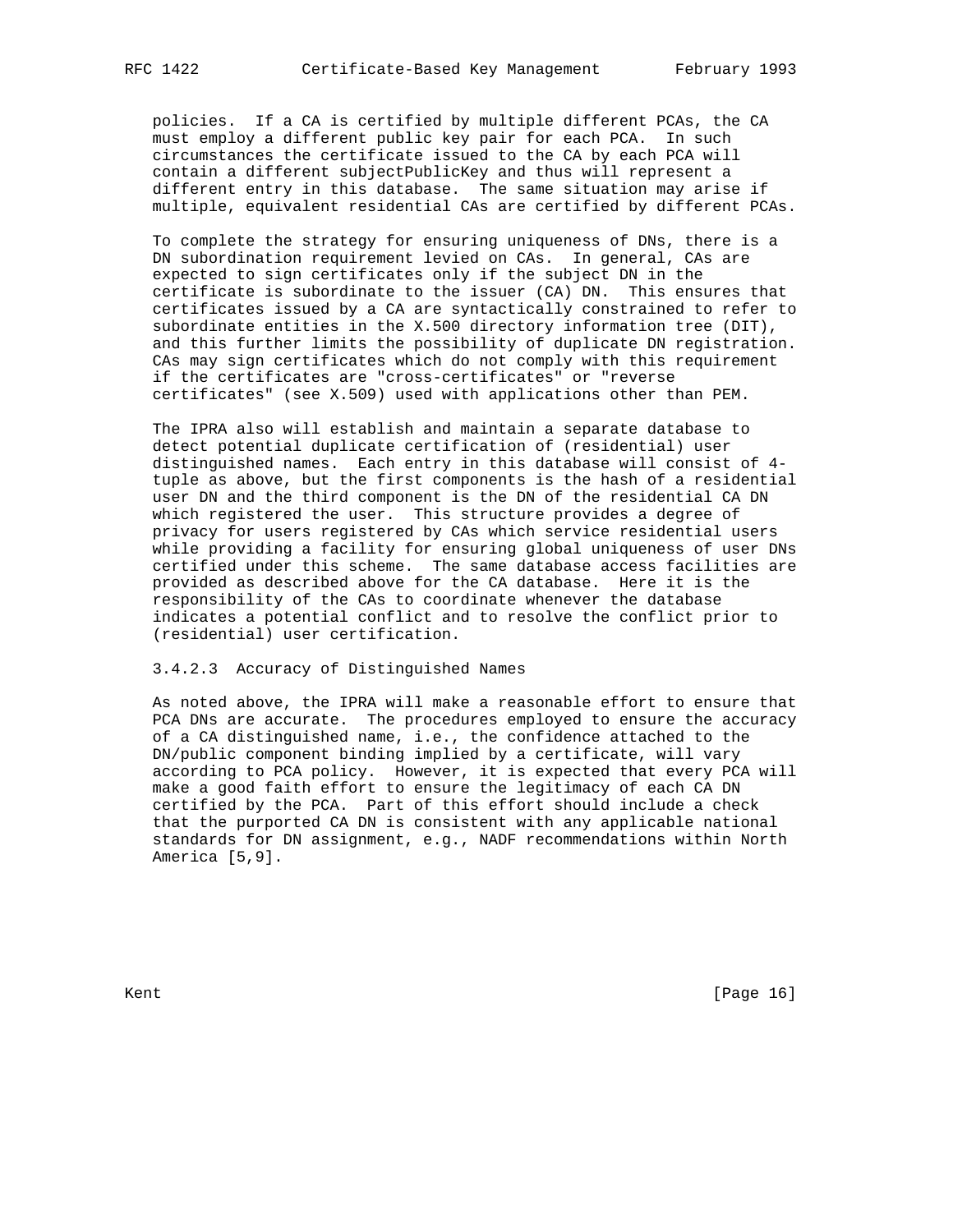# 3.4.2.4 Distinguished Name Conventions

 A few basic DN conventions are included in the IPRA policy. The IPRA will certify PCAs, but not CAs nor users. PCAs will certify CAs, but not users. These conventions are required to allow simple certificate validation within PEM, as described later. Certificates issued by CAs (for use with PEM) will be for users or for other CAs, either of which must have DNs subordinate to that of the issuing CA.

 The attributes employed in constructing DNs will be specified in a list maintained by the IANA, to provide a coordinated basis for attribute identification for all applications employing DNs. This list will initially be populated with attributes taken from X.520. This document does not impose detailed restrictions on the attributes used to identify different entities to which certificates are issued, but PCAs may impose such restrictions as part of their policies. PCAs, CAs and users are urged to employ only those DN attributes which have printable representations, to facilitate display and entry.

#### 3.4.2.5 CRL Management

 Among the procedures articulated by each PCA in its policy statement are procedures for the maintenance and distribution of CRLs by the PCA itself and by its subordinate CAs. The frequency of issue of CRLs may vary according to PCA-specific policy, but every PCA and CA must issue a CRL upon inception to provide a basis for uniform certificate validation procedures throughout the Internet hierarchy. The IPRA will maintain a CRL for all the PCAs it certifies and this CRL will be updated monthly. Each PCA will maintain a CRL for all of the CAs which it certifies and these CRLs will be updated in accordance with each PCA's policy. The format for these CRLs is that specified in Section 3.5.2 of the document.

 In the absence of ubiquitous X.500 directory services, the IPRA will require each PCA to provide, for its users, robust database access to CRLs for the Internet hierarchy, i.e., the IPRA CRL, PCA CRLs, and CRLs from all CAs. The means by which this database is implemented is to be coordinated between the IPRA and PCAs. This database will be accessible via email as specified in RFC 1424, both for retrieval of (current) CRLs by any user, and for submission of new CRLs by CAs, PCAs and the IPRA. Individual PCAs also may elect to maintain CRL archives for their CAs, but this is not required by this policy.

3.4.2.6 Public Key Algorithm Licensing Issues

 This certification hierarchy is architecturally independent of any specific digital signature (public key) algorithm. Some algorithms,

Kent [Page 17]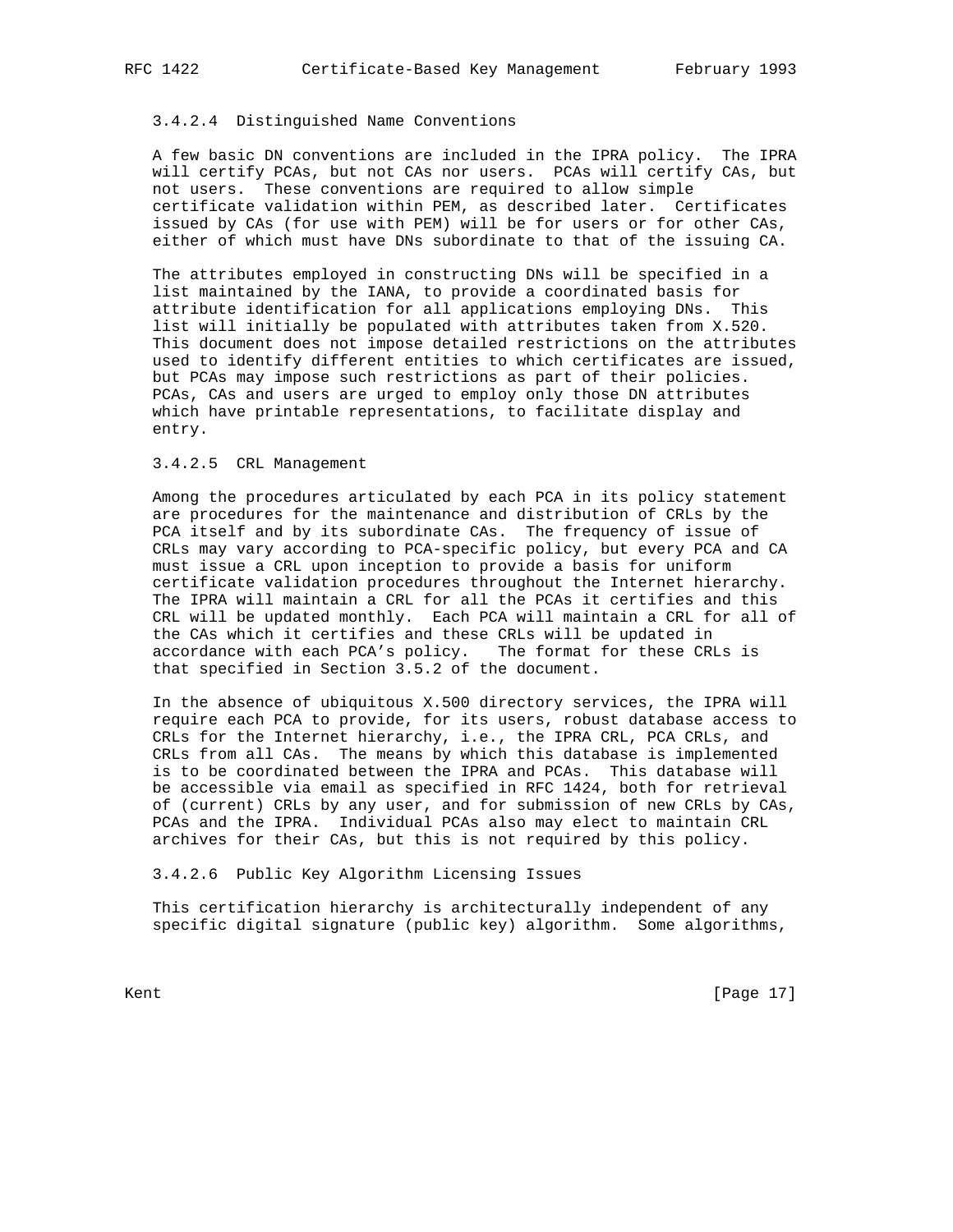employed for signing certificates and validating certificate signatures, are patented in some countries. The IPRA will not grant a license to any PCA for the use of any signature algorithm in conjunction with the management of this certification hierarchy. The IPRA will acquire, for itself, any licenses needed for it to sign certificates and CRLs for PCAs, for all algorithms which the IPRA supports. Every PCA will be required to represent to the IPRA that the PCA has obtained any licenses required to issue (sign) certificates and CRLs in the environment(s) which the PCA will serve.

 For example, the RSA cryptosystem is patented in the United States and thus any PCA operating in the U.S. and using RSA to sign certificates and CRLs must represent that it has a valid license to employ the RSA algorithm in this fashion. In contrast, a PCA employing RSA and operating outside of the U.S. would represent that it is exempt from these licensing constraints.

3.4.3 Policy Certification Authorities

 The policy statement submitted by a prospective PCA must address the topics in the following outline. Additional policy information may be contained in the statement, but PCAs are requested not to use these statements as advertising vehicles.

 1. PCA Identity- The DN of the PCA must be specified. A postal address, an Internet mail address, and telephone (and optional fax) numbers must be provided for (human) contact with the PCA. The date on which this statement is effective, and its scheduled duration must be specified.

 2. PCA Scope- Each PCA must describe the community which the PCA plans to serve. A PCA should indicate if it will certify organizational, residential, and/or PERSONA CAs. There is not a requirement that a single PCA serve only one type of CA, but if a PCA serves multiple types of CAs, the policy statement must specify clearly how a user can distinguish among these classes. If the PCA will operate CAs to directly serve residential or PERSONA users, it must so state.

 3. PCA Security & Privacy- Each PCA must specify the technical and procedural security measures it will employ in the generation and protection of its component pair. If any security requirements are imposed on CAs certified by the PCA these must be specified as well. A PCA also must specify what measures it will take to protect the privacy of any information collected in the course of certifying CAs. If the PCA operates one or more CAs directly, to serve residential or PERSONA users, then this statement on privacy measures applies to these CAs as well.

Kent [Page 18]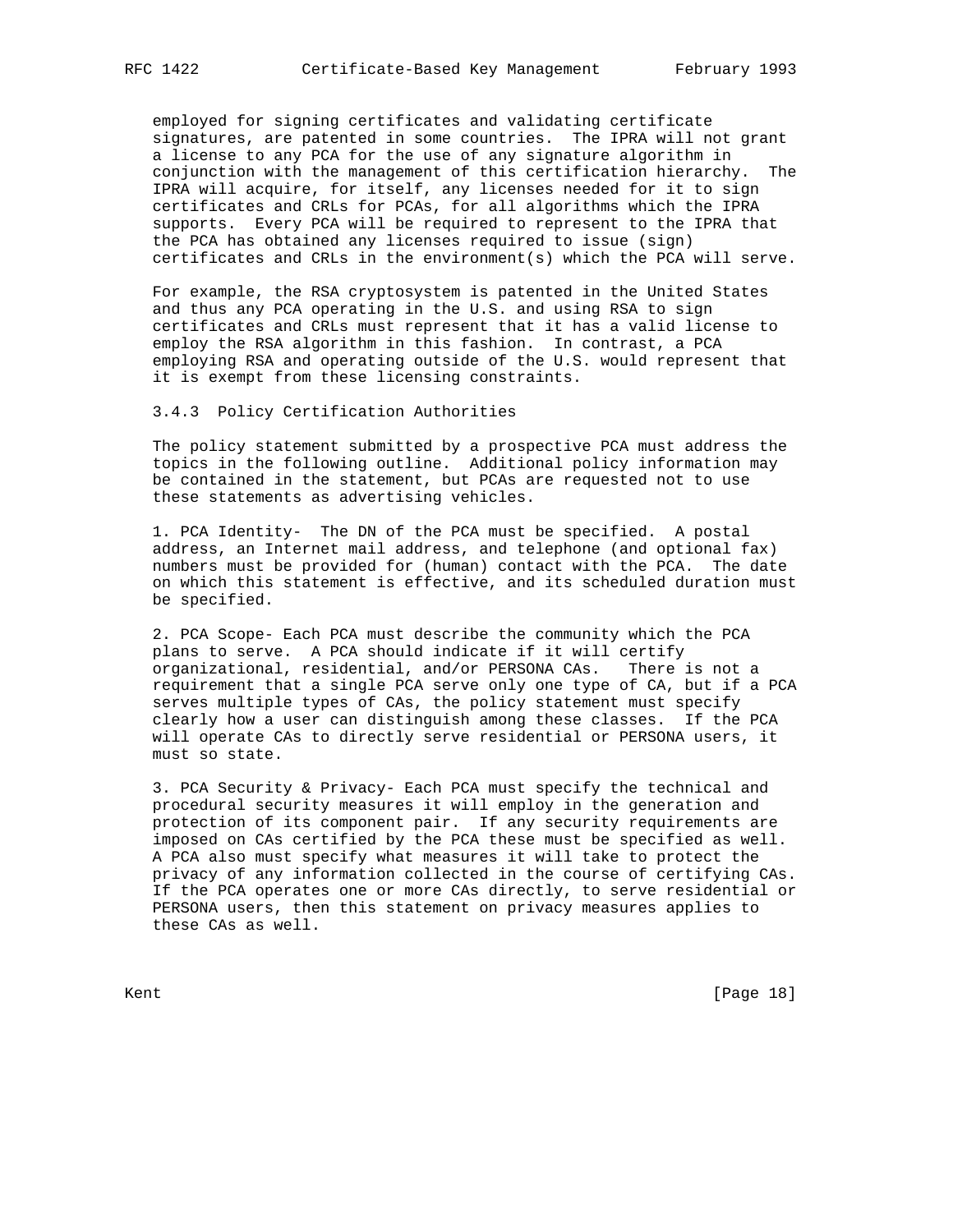4. Certification Policy- Each PCA must specify the policy and procedures which govern its certification of CAs and how this policy applies transitively to entities (users or subordinate CAs) certified by these CAs. For example, a PCA must state what procedure is employed to verify the claimed identity of a CA, and the CA's right to use a DN. Similarly, if any requirements are imposed on CAs to validate the identity of users, these requirements must be specified. Since all PCAs are required to cooperate in the resolution of potential DN conflicts, each PCA is required to specify the procedure it will employ to resolve such conflicts. If the PCA imposes a maximum validity interval for the CA certificates it issues, and/or for user (or subordinate CA) certificates issued by the CAs it certifies, then these restrictions must be specified.

 5. CRL Management- Each PCA must specify the frequency with which it will issue scheduled CRLs. It also must specify any constraints it imposes on the frequency of scheduled issue of CRLs by the CAs it certifies, and by subordinate CAs. Both maximum and minimum constraints should be specified. Since the IPRA policy calls for each CRL issued by a CA to be forwarded to the cognizant PCA, each PCA must specify a mailbox address to which CRLs are to be transmitted. The PCA also must specify a mailbox address for CRL queries. If the PCA offers any additional CRL management services, e.g., archiving of old CRLs, then procedures for invoking these services must be specified. If the PCA requires CAs to provide any additional CRL management services, such services must be specified here.

 6. Naming Conventions- If the PCA imposes any conventions on DNs used by the CAs it certifies, or by entities certified by these CAs, these conventions must be specified. If any semantics are associated with such conventions, these semantics must be specified.

 7. Business Issues- If a legal agreement must be executed between a PCA and the CAs it certifies, reference to that agreement must be noted, but the agreement itself ought not be a part of the policy statement. Similarly, if any fees are charged by the PCA this should be noted, but the fee structure per se ought not be part of this policy statement.

 8. Other- Any other topics the PCA deems relevant to a statement of its policy can be included. However, the PCA should be aware that a policy statement is considered to be an immutable, long lived document and thus considerable care should be exercised in deciding what material is to be included in the statement.

Kent [Page 19]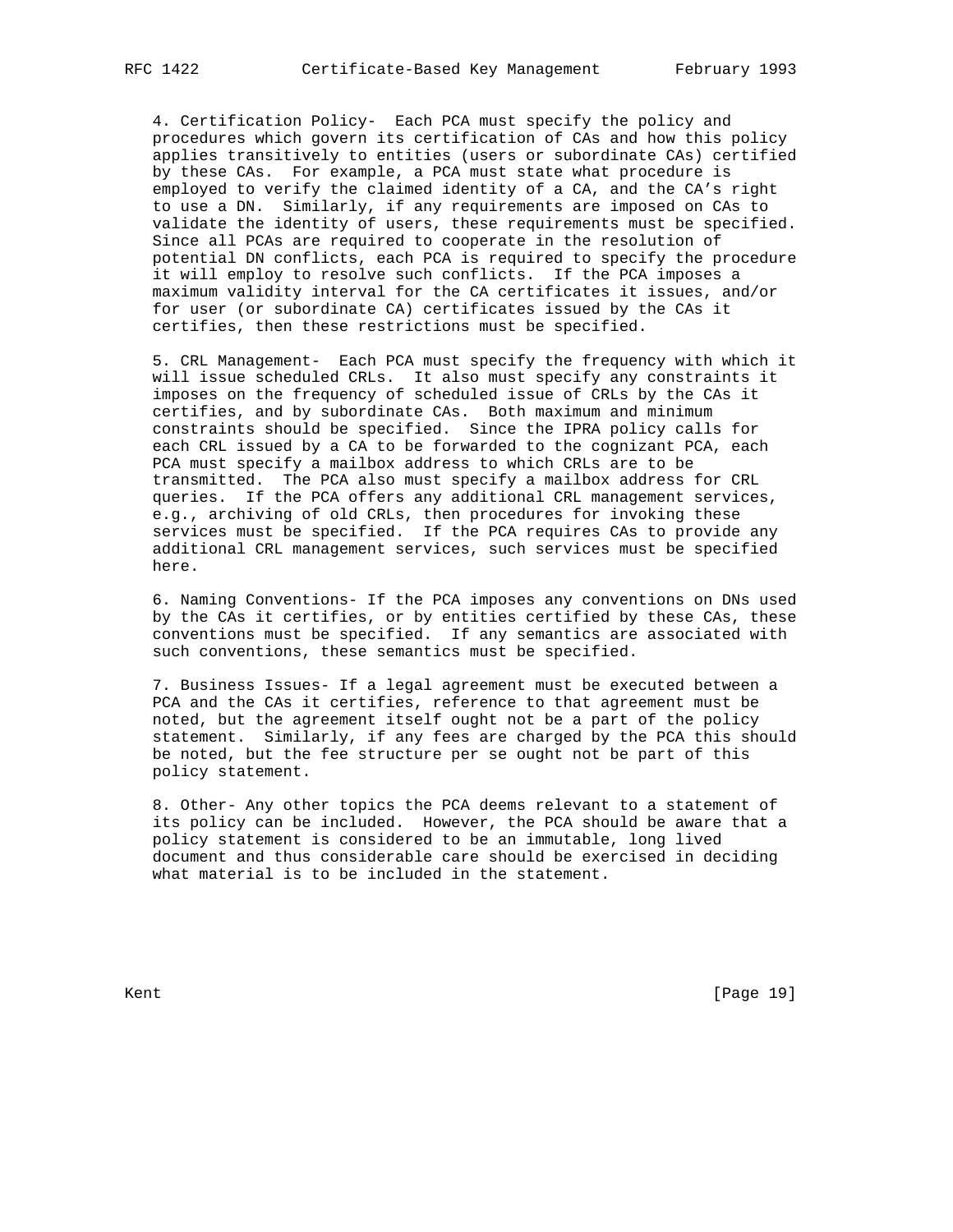# 3.4.4 Certification Authorities

 In X.509 the term "certification authority" is defined as "an authority trusted by one or more users to create and assign certificates". X.509 imposes few constraints on CAs, but practical implementation of a worldwide certification system requires establishment of technical and procedural conventions by which all CAs are expected to abide. Such conventions are established throughout this document. All CAs are required to maintain a database of the DNs which they have certified and to take measures to ensure that they do not certify duplicate DNs, either for users or for subordinate CAs.

 It is critical that the private component of a CA be afforded a high level of security, otherwise the authenticity guarantee implied by certificates signed by the CA is voided. Some PCAs may impose stringent requirements on CAs within their purview to ensure that a high level of security is afforded the certificate signing process, but not all PCAs are expected to impose such constraints.

# 3.4.4.1 Organizational CAs

 Many of the CAs certified by PCAs are expected to represent organizations. A wide range of organizations are encompassed by this model: commercial, governmental, educational, non-profit, professional societies, etc. The common thread is that the entities certified by these CAs have some form of affiliation with the organization. The object classes for organizations, organizational units, organizational persons, organizational roles, etc., as defined in X.521, form the models for entities certified by such CAs. The affiliation implied by organizational certification motivates the DN subordination requirement cited in Section 3.4.2.4.

 As an example, an organizational user certificate might contain a subject DN of the form: C = "US" SP = "Massachusetts" L = "Cambridge" O = "Bolt Beranek and Newman" OU = "Communications Division" CN = "Steve Kent". The issuer of this certificate might have a DN of the form: C = "US" SP = "Massachusetts" L = "Cambridge" O= "Bolt Beranek and Newman". Note that the organizational unit attribute is omitted from the issuer DN, implying that there is no CA dedicated to the "Communications Division".

3.4.4.2 Residential CAs

 Users may wish to obtain certificates which do not imply any organizational affiliation but which do purport to accurately and uniquely identify them. Such users can be registered as residential persons and the DN of such a user should be consistent with the

Kent [Page 20]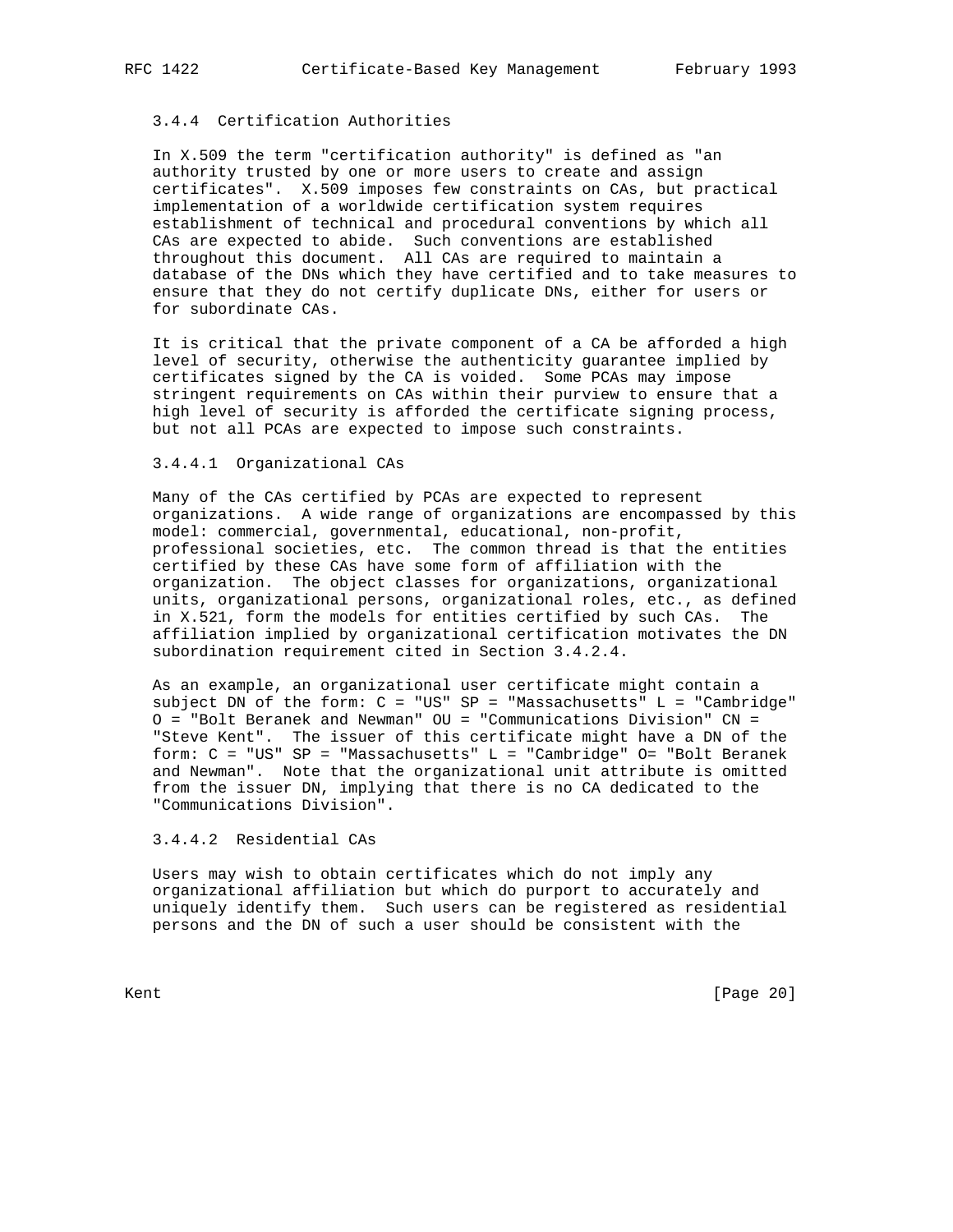attributes of the corresponding X.521 object class. Over time we anticipate that such users will be accommodated by civil government entities who will assume electronic certification responsibility at geographically designated points in the naming hierarchy. Until civil authorities are prepared to issue certificates of this form, residential user CAs will accommodate such users.

 Because residential CAs may be operated under the auspices of multiple PCAs, there is a potential for the same residential CA DN to be assumed by several distinct entities. This represents the one exception to the rule articulated throughout this document that no two entities may have the same DN. This conflict is tolerated so as to allow residential CAs to be established offering different policies. Two requirements are levied upon residential CAs as a result: (1) residential CAs must employ the residential DN conflict detection database maintained by the IPRA, and (2) residential CAs must coordinate to ensure that they do not assign duplicate certificate serial numbers.

 As an example, a residential user certificate might include a subject name of the form: C = "US" SP = "Massachusetts" L = "Boston" PA = "19 North Square" CN = "Paul Revere." The issuer of that certificate might have a DN of the form:  $C = "US"$  SP = "Massachusetts"  $L =$  "Boston". Note that the issuer DN is superior to the subject DN, as required by the IPRA policy described earlier.

# 3.4.4.3 PERSONA CAs

 One or more CAs will be established to accommodate users who wish to conceal their identities while making use of PEM security features, e.g., to preserve the anonymity offered by "arbitrary" mailbox names in the current mail environment. In this case the certifying authority is explicitly NOT vouching for the identity of the user. All such certificates are issued under a PERSONA CA, subordinate to a PCA with a PERSONA policy, to warn users explicitly that the subject DN is NOT a validated user identity. To minimize the possibility of syntactic confusion with certificates which do purport to specify an authenticated user identity, a PERSONA certificate is issued as a form of organizational user certificate, not a residential user certificate. There are no explicit, reserved words used to identify PERSONA user certificates.

 A CA issuing PERSONA certificates must institute procedures to ensure that it does not issue the same subject DN to multiple users (a constraint required for all certificates of any type issued by any CA). There are no requirements on an issuer of PERSONA certificates to maintain any other records that might bind the true identity of the subject to his certificate. However, a CA issuing such

Kent [Page 21]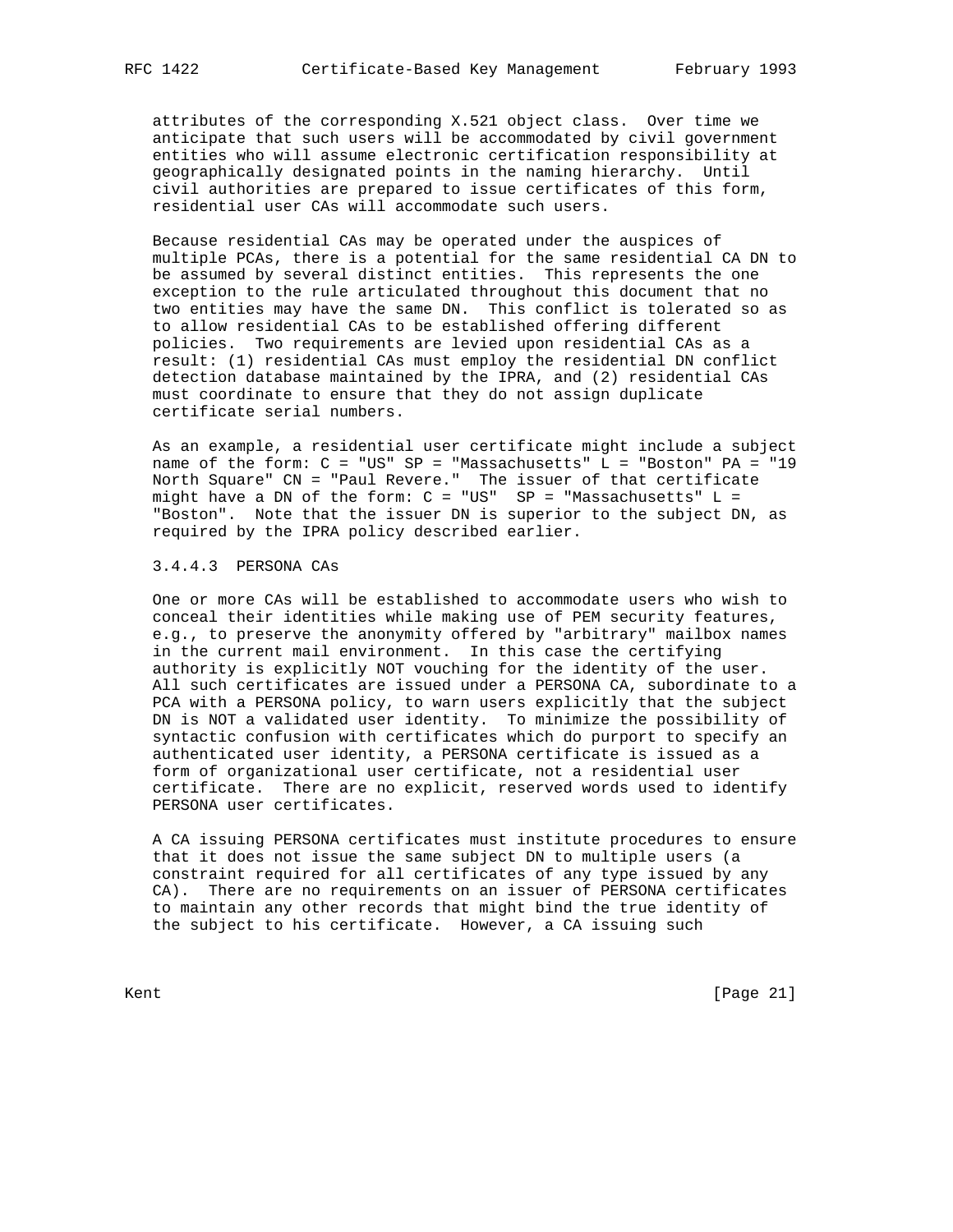certificates must establish procedures (not specified in this document) in order to allow the holder of a PERSONA certificate to request that his certificate be revoked (i.e., listed on a CRL).

 As an example, a PERSONA user certificate might include a subject DN of the form:  $C = "US" SP = "Massachusetts" L = "Boston" O =$  "Pseudonyms R US" CN = "Paul Revere." The issuer of this certificate might have a DN of the form:  $C = "US"$  SP = "Massachusetts"  $L =$  "Boston" O = "Pseudonyms R US". Note the differences between this PERSONA user certificate for "Paul Revere" and the corresponding residential user certificate for the same common name.

3.4.4.4 CA Responsibilities for CRL Management

 As X.500 directory servers become available, CRLs should be maintained and accessed via these servers. However, prior to widespread deployment of X.500 directories, this document adopts some additional requirements for CRL management by CAs and PCAs. As per X.509, each CA is required to maintain a CRL (in the format specified by this document in Appendix A) which contains entries for all certificates issued and later revoked by the CA. Once a certificate is entered on a CRL it remains there until the validity interval expires. Each PCA is required to maintain a CRL for revoked CA certificates within its domain. The interval at which a CA issues a CRL is not fixed by this document, but the PCAs may establish minimum and maximum intervals for such issuance.

 As noted earlier, each PCA will provide access to a database containing CRLs issued by the IPRA, PCAs, and all CAs. In support of this requirement, each CA must supply its current CRL to its PCA in a fashion consistent with CRL issuance rules imposed by the PCA and with the next scheduled issue date specified by the CA (see Section 3.5.1). CAs may distribute CRLs to subordinate UAs using the CRL processing type available in PEM messages (see RFC 1421). CAs also may provide access to CRLs via the database mechanism described in RFC 1424 and alluded to immediately above.

### 3.5 Certificate Revocation

#### 3.5.1 X.509 CRLs

 X.509 states that it is a CA's responsibility to maintain: "a time stamped list of the certificates it issued which have been revoked." There are two primary reasons for a CA to revoke a certificate, i.e., suspected compromise of a private component (invalidating the corresponding public component) or change of user affiliation (invalidating the DN). The use of Certificate Revocation Lists (CRLs) as defined in X.509 is one means of propagating information

Kent [Page 22]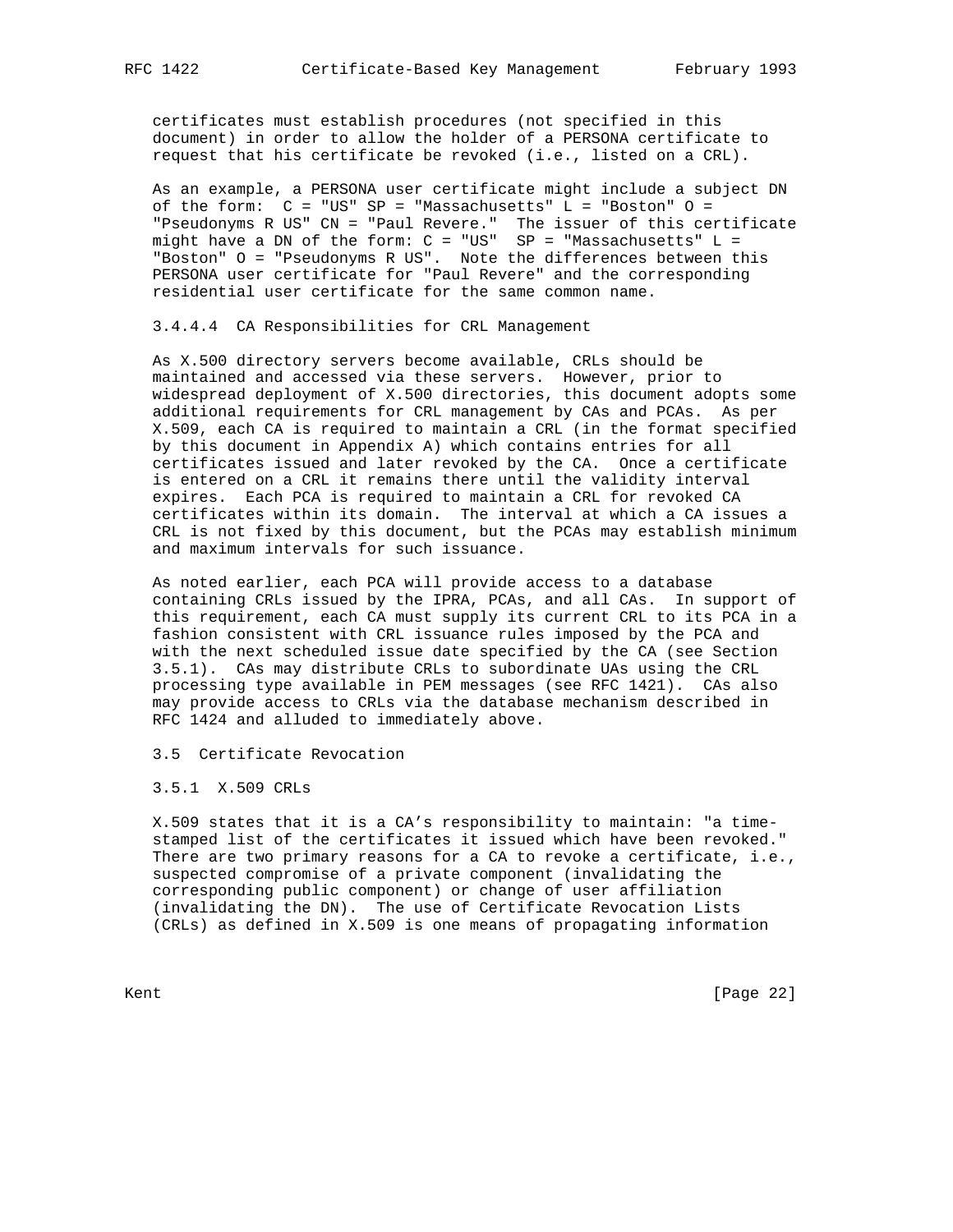relative to certificate revocation, though it is not a perfect mechanism. In particular, an X.509 CRL indicates only the age of the information contained in it; it does not provide any basis for determining if the list is the most current CRL available from a given CA.

 The proposed architecture establishes a format for a CRL in which not only the date of issue, but also the next scheduled date of issue is specified. Adopting this convention, when the next scheduled issue date arrives a CA (Throughout this section, when the term "CA" is employed, it should be interpreted broadly, to include the IPRA and PCAs as well as organizational, residential, and PERSONA CAs.) will issue a new CRL, even if there are no changes in the list of entries. In this fashion each CA can independently establish and advertise the frequency with which CRLs are issued by that CA. Note that this does not preclude CRL issuance on a more frequent basis, e.g., in case of some emergency, but no system-wide mechanisms are architected for alerting users that such an unscheduled issuance has taken place. This scheduled CRL issuance convention allows users (UAs) to determine whether a given CRL is "out of date," a facility not available from the (1988) X.509 CRL format.

 The description of CRL management in the text and the format for CRLs specified in X.509 (1988) are inconsistent. For example, the latter associates an issuer distinguished name with each revoked certificate even though the text states that a CRL contains entries for only a single issuer (which is separately specified in the CRL format). The CRL format adopted for PEM is a (simplified) format consistent with the text of X.509, but not identical to the accompanying format. The ASN.1 format for CRLs used with PEM is provided in Appendix A.

 X.509 also defines a syntax for the "time-stamped list of revoked certificates representing other CAs." This syntax, the "AuthorityRevocationList" (ARL) allows the list to include references to certificates issued by CAs other than the list maintainer. There is no syntactic difference between these two lists except as they are stored in directories. Since PEM is expected to be used prior to widespread directory deployment, this distinction between ARLs and CRLs is not syntactically significant. As a simplification, this document specifies the use the CRL format defined below for revocation both of user and of CA certificates.

# 3.5.2 PEM CRL Format

 Appendix A contains the ASN.1 description of CRLs specified by this document. This section provides an informal description of CRL components analogous to that provided for certificates in Section 3.3.

Kent [Page 23]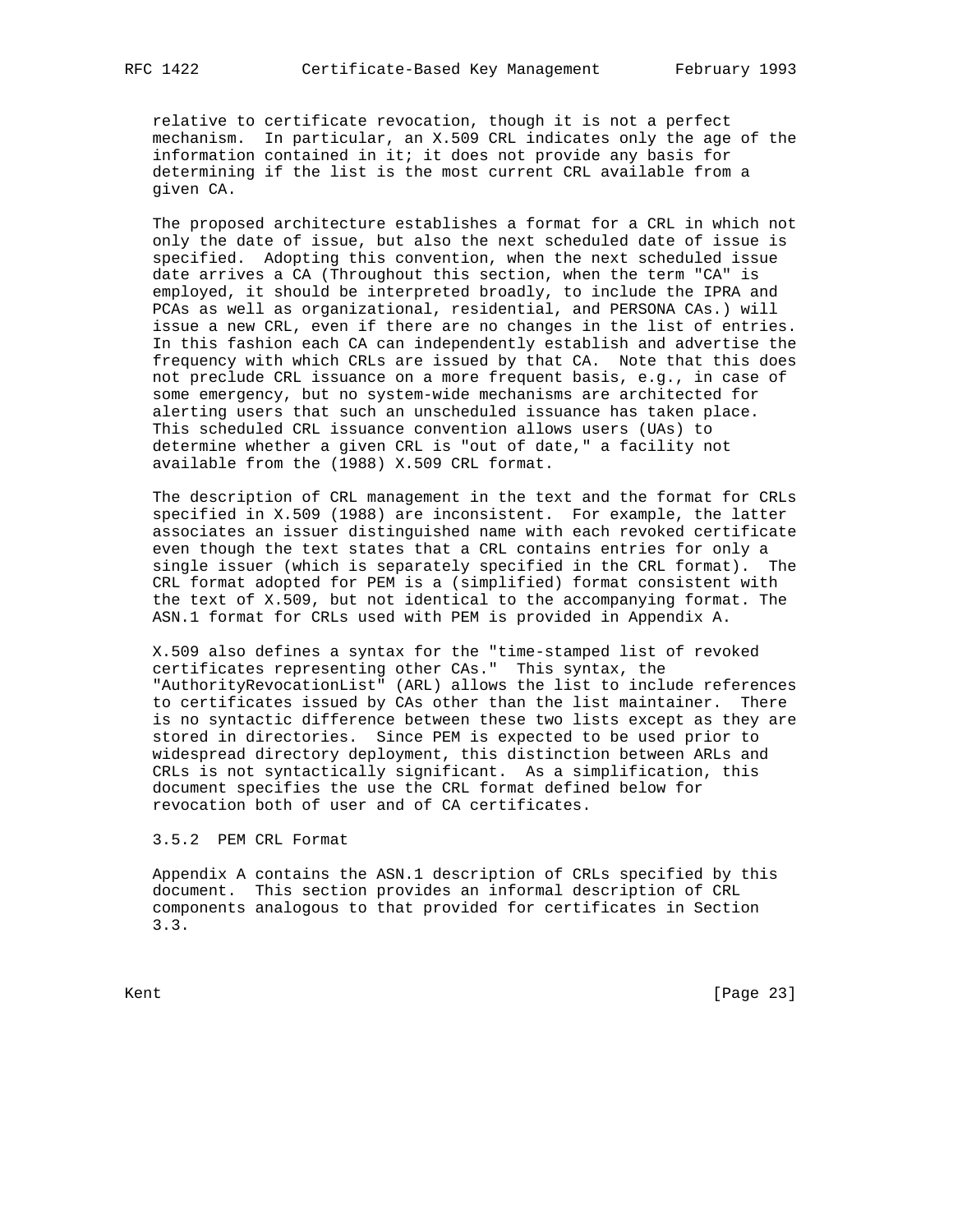- 1. signature (signature algorithm ID and parameters)
- 2. issuer
- 3. last update
- 4. next update
- 5. revoked certificates

 The "signature" is a data item completely analogous to the signature data item in a certificate. Similarly, the "issuer" is the DN of the CA which signed the CRL. The "last update" and "next update" fields contain time and date values (UTCT format) which specify, respectively, when this CRL was issued and when the next CRL is scheduled to be issued. Finally, "revoked certificates" is a sequence of ordered pairs, in which the first element is the serial number of the revoked certificate and the second element is the time and date of the revocation for that certificate.

 The semantics for this second element are not made clear in X.509. For example, the time and date specified might indicate when a private component was thought to have been compromised or it may reflect when the report of such compromise was reported to the CA.

 For uniformity, this document adopts the latter convention, i.e., the revocation date specifies the time and date at which a CA formally acknowledges a report of a compromise or a change or DN attributes. As with certificates, it is recommended that the UTCT values be of no finer granularity than minutes and that all values be stated in terms of Zulu.

3.6 Certificate Validation

# 3.6.1 Validation Basics

 Every UA must contain the public component of the IPRA as the root for its certificate validation database. Public components associated with PCAs must be identified as such, so that the certificate validation process described below can operate correctly. Whenever a certificate for a PCA is entered into a UA cache, e.g., if encountered in a PEM message encapsulated header, the certificate must NOT be entered into the cache automatically. Rather, the user must be notified and must explicitly direct the UA to enter any PCA certificate data into the cache. This precaution is essential because introduction of a PCA certificate into the cache implies user recognition of the policy associated with the PCA.

Kent [Page 24]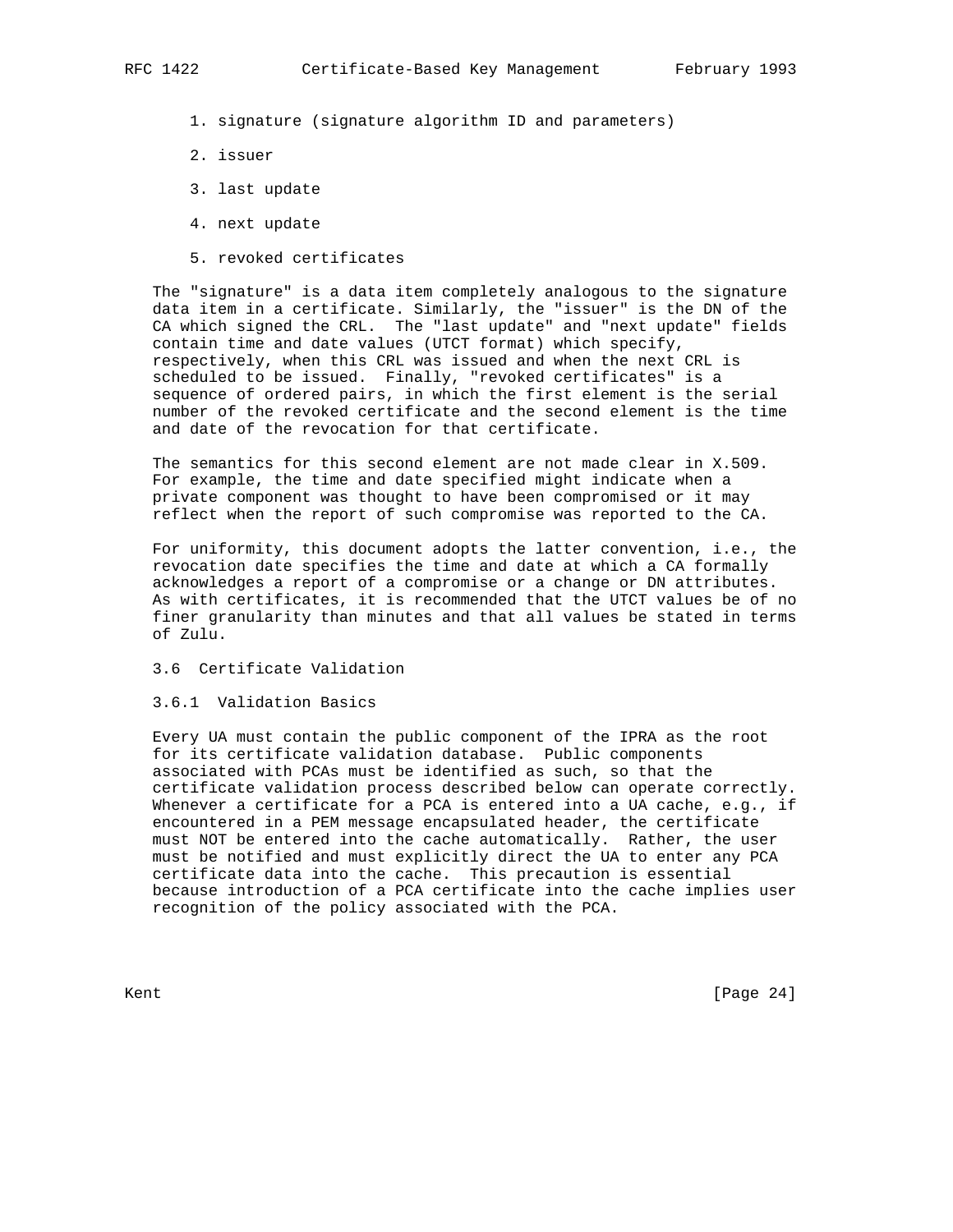Validating a certificate begins with verifying that the signature affixed to the certificate is valid, i.e., that the hash value computed on the certificate contents matches the value that results from decrypting the signature field using the public component of the issuer. In order to perform this operation the user must possess the public component of the issuer, either via some integrity-assured channel, or by extracting it from another (validated) certificate. In order to rapidly terminate this recursive validation process, we recommend each PCA sign certificates for all CAs within its domain, even CAs which are certified by other, superior CAs in the certification hierarchy.

 The public component needed to validate certificates signed by the IPRA is made available to each user as part of the registration or via the PEM installation process. Thus a user will be able to validate any PCA certificate immediately. CAs are certified by PCAs, so validation of a CA certificate requires processing a validation path of length two. User certificates are issued by CAs (either immediately subordinate to PCAs or subordinate to other CAs), thus validation of a user certificate may require three or more steps. Local caching of validated certificates by a UA can be used to speed up this process significantly.

 Consider the situation in which a user receives a privacy enhanced message from an originator with whom the recipient has never previously corresponded, and assume that the message originator includes a full certification path in the PEM message header. First the recipient can use the IPRA's public component to validate a PCA certificate contained in an Issuer-Certificate field. Using the PCA's public component extracted from this certificate, the CA certificate in an Issuer-Certificate field also can be validated. This process cam be repeated until the certificate for the originator, from the Originator-Certificate field, is validated.

 Having performed this certificate validation process, the recipient can extract the originator's public component and use it to decrypt the content of the MIC-Info field. By comparing the decrypted contents of this field against the MIC computed locally on the message the user verifies the data origin authenticity and integrity of the message. It is recommended that implementations of privacy enhanced mail cache validated public components (acquired from incoming mail) to speed up this process. If a message arrives from an originator whose public component is held in the recipient's cache (and if the cache is maintained in a fashion that ensures timely incorporation of received CRLs), the recipient can immediately employ that public component without the need for the certificate validation process described here. (For some digital signature algorithms, the processing required for certificate validation is considerably faster

Kent [Page 25]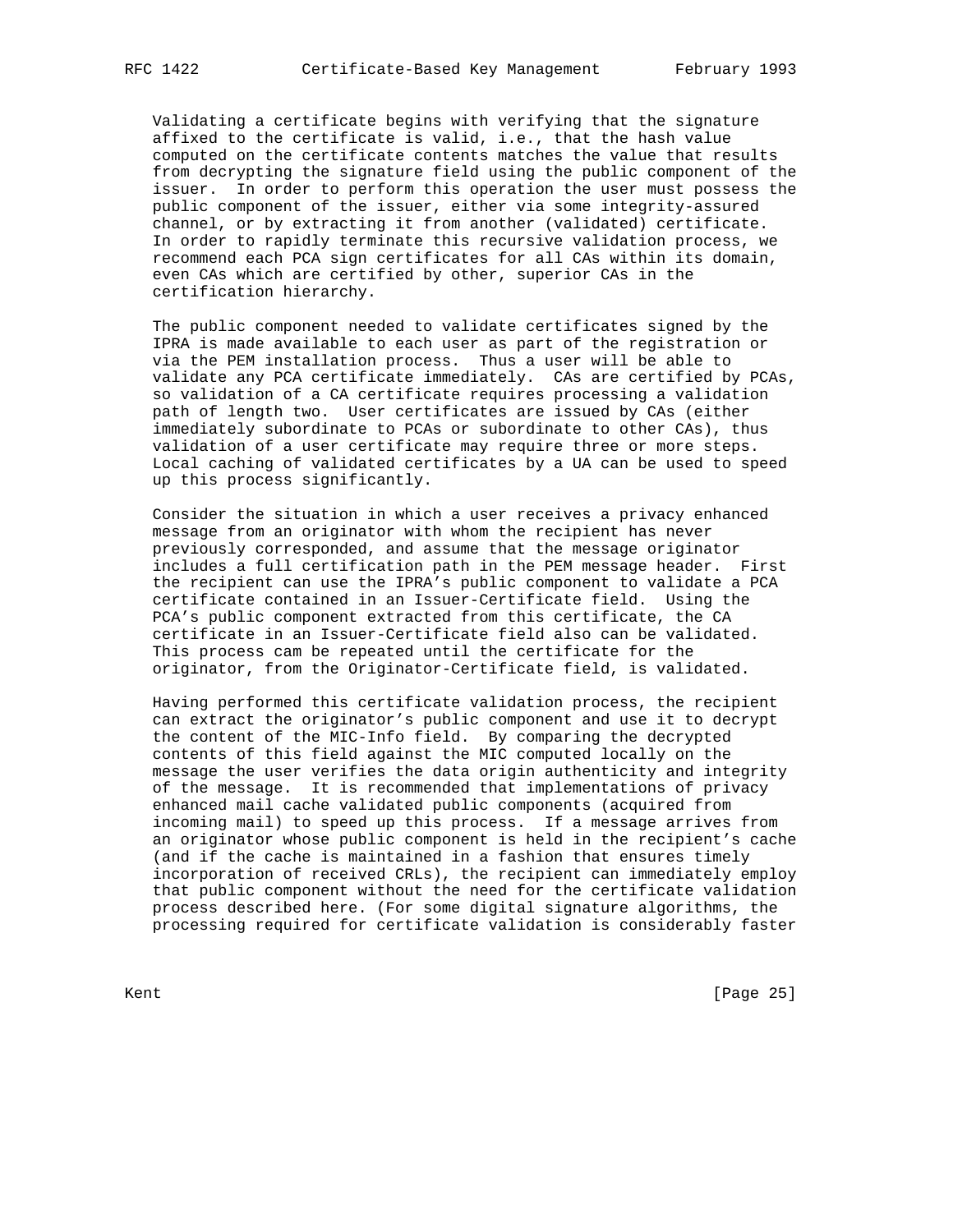than that involved in signing a certificate. Use of such algorithms serves to minimize the computational burden on UAs.)

# 3.6.2 Display of Certificate Validation Data

 PEM provides authenticated identities for message recipients and originators expressed in the form of distinguished names. Mail systems in which PEM is employed may employ identifiers other than DNs as the primary means of identifying recipients or originators. Thus, in order to benefit from these authentication facilities, each PEM implementation must employ some means of binding native mail system identifiers to distinguished names in a fashion which does not undermine this basic PEM functionality.

 For example, if a human user interacts directly with PEM, then the full DN of the originator of any message received using PEM should be displayed for the user. Merely displaying the PEM-protected message content, containing an originator name from the native mail system, does not provide equivalent security functionality and could allow spoofing. If the recipient of a message is a forwarding agent such as a list exploder or mail relay, display of the originator's DN is not a relevant requirement. In all cases the essential requirement is that the ultimate recipient of a PEM message be able to ascertain the identity of the originator based on the PEM certification system, not on unauthenticated identification information, e.g., extracted from the native message system.

 Conversely, for the originator of an ENCRYPTED message, it is important that recipient identities be linked to the DNs as expressed in PEM certificates. This can be effected in a variety of ways by the PEM implementation, e.g., by display of recipient DNs upon message submission or by a tightly controlled binding between local aliases and the DNs. Here too, if the originator is a forwarding process this linkage might be effected via various mechanisms not applicable to direct human interaction. Again, the essential requirement is to avoid procedures which might undermine the authentication services provided by PEM.

 As described above, it is a local matter how and what certification information is displayed for a human user in the course of submission or delivery of a PEM message. Nonetheless all PEM implementations must provide a user with the ability to display a full certification path for any certificate employed in PEM upon demand. Implementors are urged to not overwhelm the user with certification path information which might confuse him or distract him from the critical information cited above.

Kent [Page 26]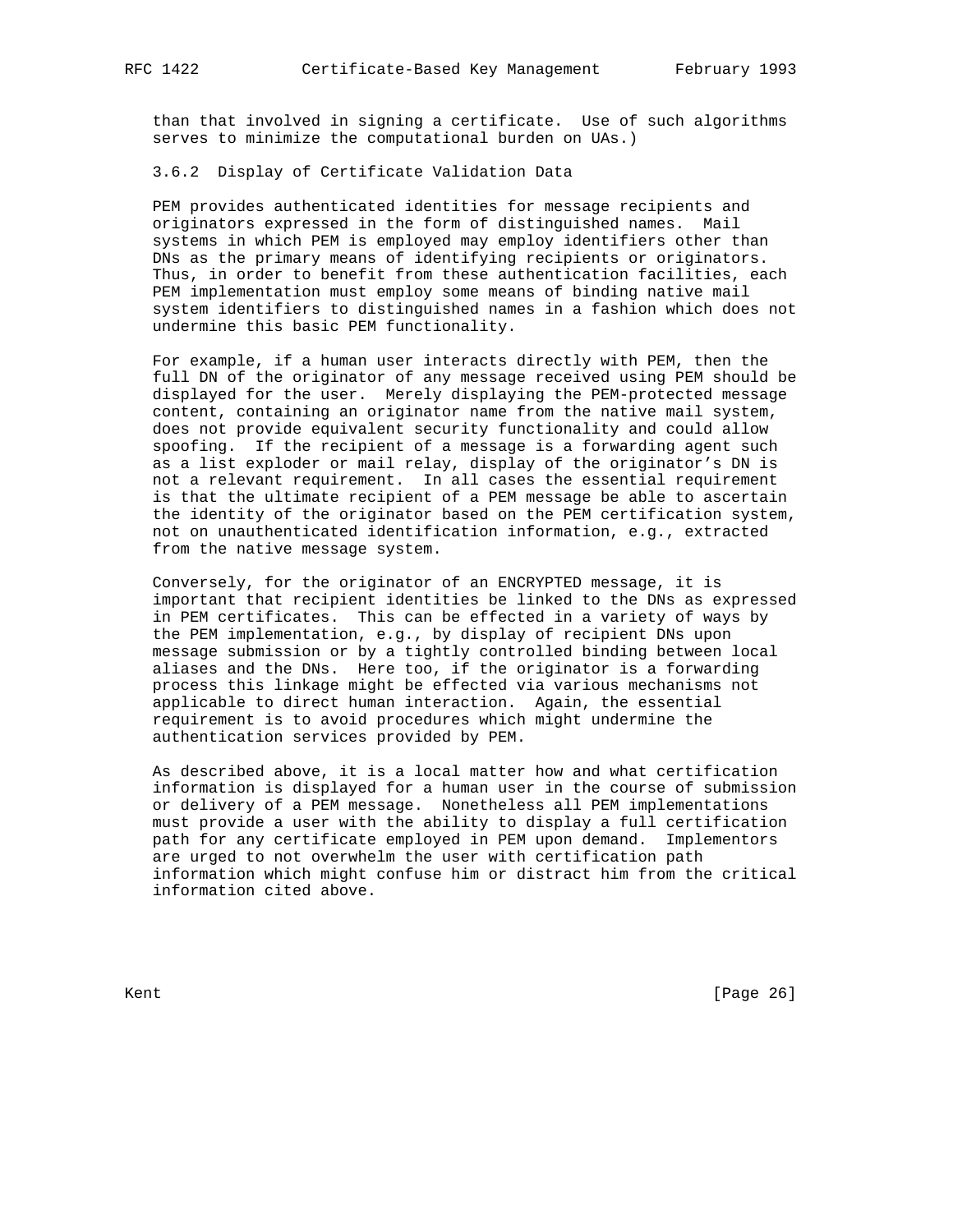# 3.6.3 Validation Procedure Details

 Every PEM implementation is required to perform the following validation steps for every public component employed in the submission of an ENCRYPTED PEM message or the delivery of an ENCRYPTED, MIC-ONLY, or MIC-CLEAR PEM message. Each public component may be acquired from an internal source, e.g., from a (secure) cache at the originator/recipient or it may be obtained from an external source, e.g., the PEM header of an incoming message or a directory. The following procedures applies to the validation of certificates from either type of source.

 Validation of a public component involves constructing a certification path between the component and the public component of the IPRA. The validity interval for every certificate in this path must be checked. PEM software must, at a minimum, warn the user if any certificate in the path fails the validity interval check, though the form of this warning is a local matter. For example, the warning might indicate which certificate in the path had expired. Local security policy may prohibit use of expired certificates.

 Each certificate also must be checked against the current CRL from the certificate's issuer to ensure that revoked certificates are not employed. If the UA does not have access to the current CRL for any certificate in the path, the user must be warned. Again, the form of the warning is a local matter. For example, the warning might indicate whether the CRL is unavailable or, if available but not current, the CRL issue date should be displayed. Local policy may prohibit use of a public component which cannot be checked against a current CRL, and in such cases the user should receive the same information provided by the warning indications described above.

 If any revoked certificates are encountered in the construction of a certification path, the user must be warned. The form of the warning is a local matter, but it is recommended that this warning be more stringent than those previously alluded to above. For example, this warning might display the issuer and subject DNs from the revoked certificate and the date of revocation, and then require the user to provide a positive response before the submission or delivery process may proceed. In the case of message submission, the warning might display the identity of the recipient affected by this validation failure and the user might be provided with the option to specify that this recipient be dropped from recipient list processing without affecting PEM processing for the remaining recipients. Local policy may prohibit PEM processing if a revoked certificate is encountered in the course of constructing a certification path.

Note that in order to comply with these validation procedures, a

Kent [Page 27]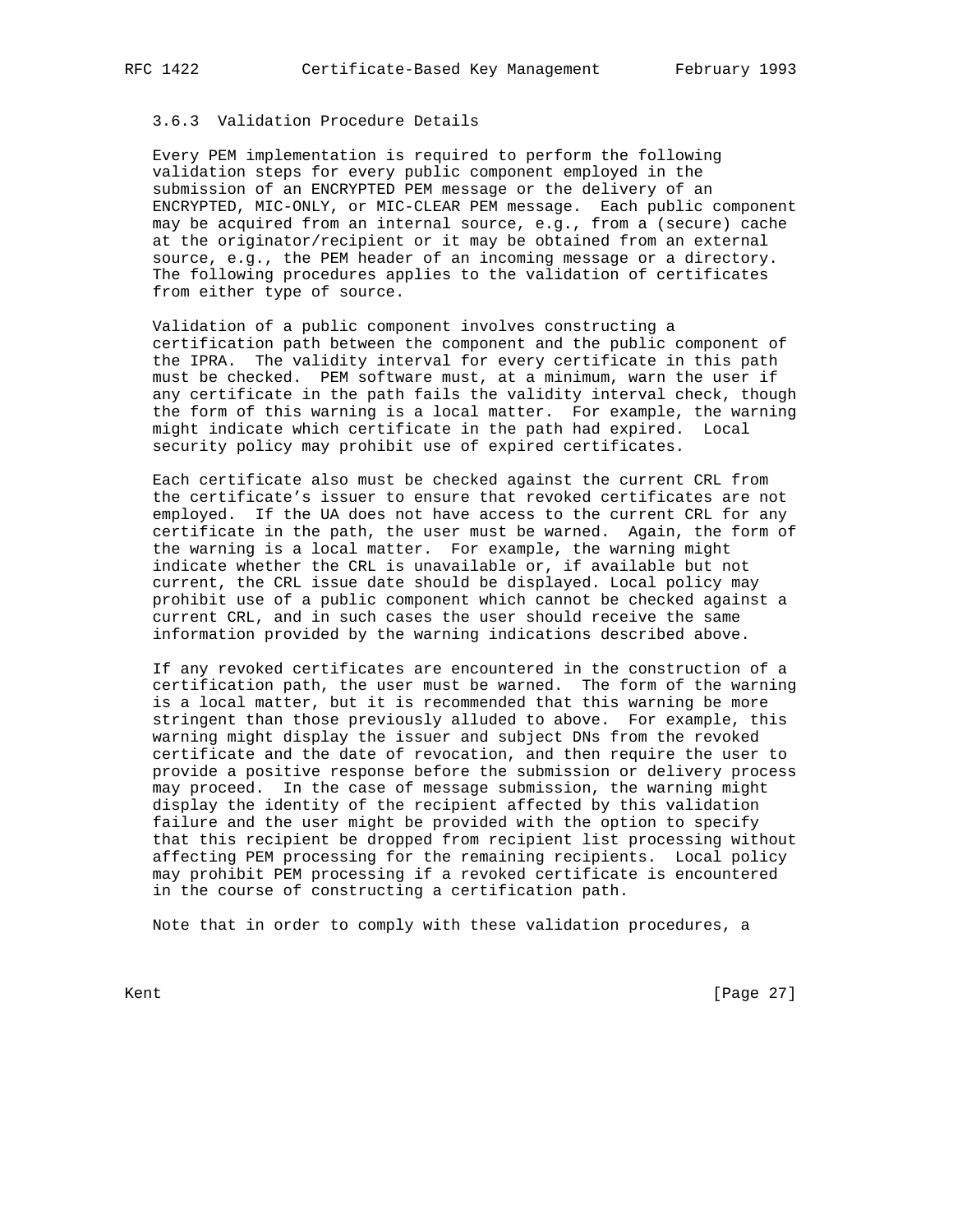certificate cache must maintain all of the information contained in a certificate, not just the DNs and the public component. For example the serial number and validity interval must be associated with the cache entry to comply with the checks described above. Also note that these procedures apply to human interaction in message submission and delivery and are not directly applicable to forwarding processes. When non human interaction is involved, a compliant PEM implementation must provide parameters to enable a process to specify whether certificate validation will succeed or fail if any of the conditions arise which would result in warnings to a human user.

 Finally, in the course of validating certificates as described above, one additional check must be performed: the subject DN of every certificate must be subordinate to the certificate issuer DN, except if the issuer is the IPRA or a PCA (hence another reason to distinguish the IPRA and PCA entries in a certificate cache). This requirement is levied upon all PEM implementations as part of maintaining the certification hierarchy constraints defined in this document. Any certificate which does not comply with these requirements is considered invalid and must be rejected in PEM submission or delivery processing. The user must be notified of the nature of this fatal error.

Kent [Page 28]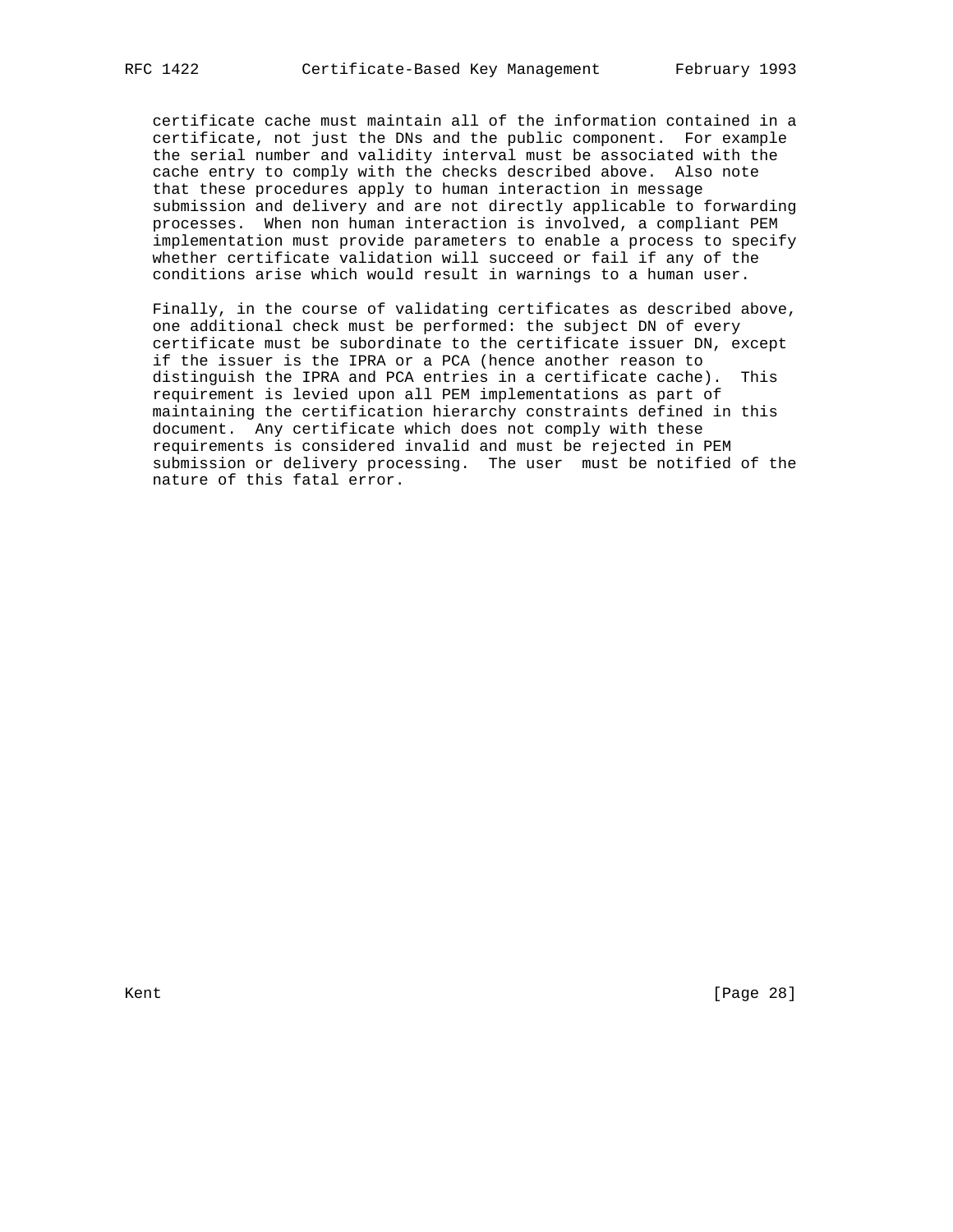A. Appendix A: ASN.1 Syntax for Certificates and CRLs

A.1 Certificate Syntax

 The X.509 certificate format is defined by the following ASN.1 syntax:

 Certificate ::= SIGNED SEQUENCE{ version [0] Version DEFAULT v1988, serialNumber CertificateSerialNumber, signature AlgorithmIdentifier, issuer Name, validity Validity, subject Name, subjectPublicKeyInfo SubjectPublicKeyInfo}

Version  $::=$  INTEGER  $\{v1988(0)\}\$ 

CertificateSerialNumber ::= INTEGER

Validity ::= SEQUENCE{ notBefore UTCTime, notAfter UTCTime

| $SubjectPublicKeyInfo ::=$ | SEQUENCE{            |
|----------------------------|----------------------|
| alqorithm                  | AlgorithmIdentifier, |
| subjectPublicKey           | BIT STRING}          |

| $\texttt{AlgorithmIdentifier} ::= \texttt{SEQUENCE}$ |                                    |
|------------------------------------------------------|------------------------------------|
| algorithm                                            | OBJECT IDENTIFIER,                 |
| parameters                                           | ANY DEFINED BY algorithm OPTIONAL} |

 The components of this structure are defined by ASN.1 syntax defined in the X.500 Series Recommendations. RFC 1423 provides references for and the values of AlgorithmIdentifiers used by PEM in the subjectPublicKeyInfo and the signature data items. It also describes how a signature is generated and the results represented. Because the certificate is a signed data object, the distinguished encoding rules (see X.509, section 8.7) must be applied prior to signing.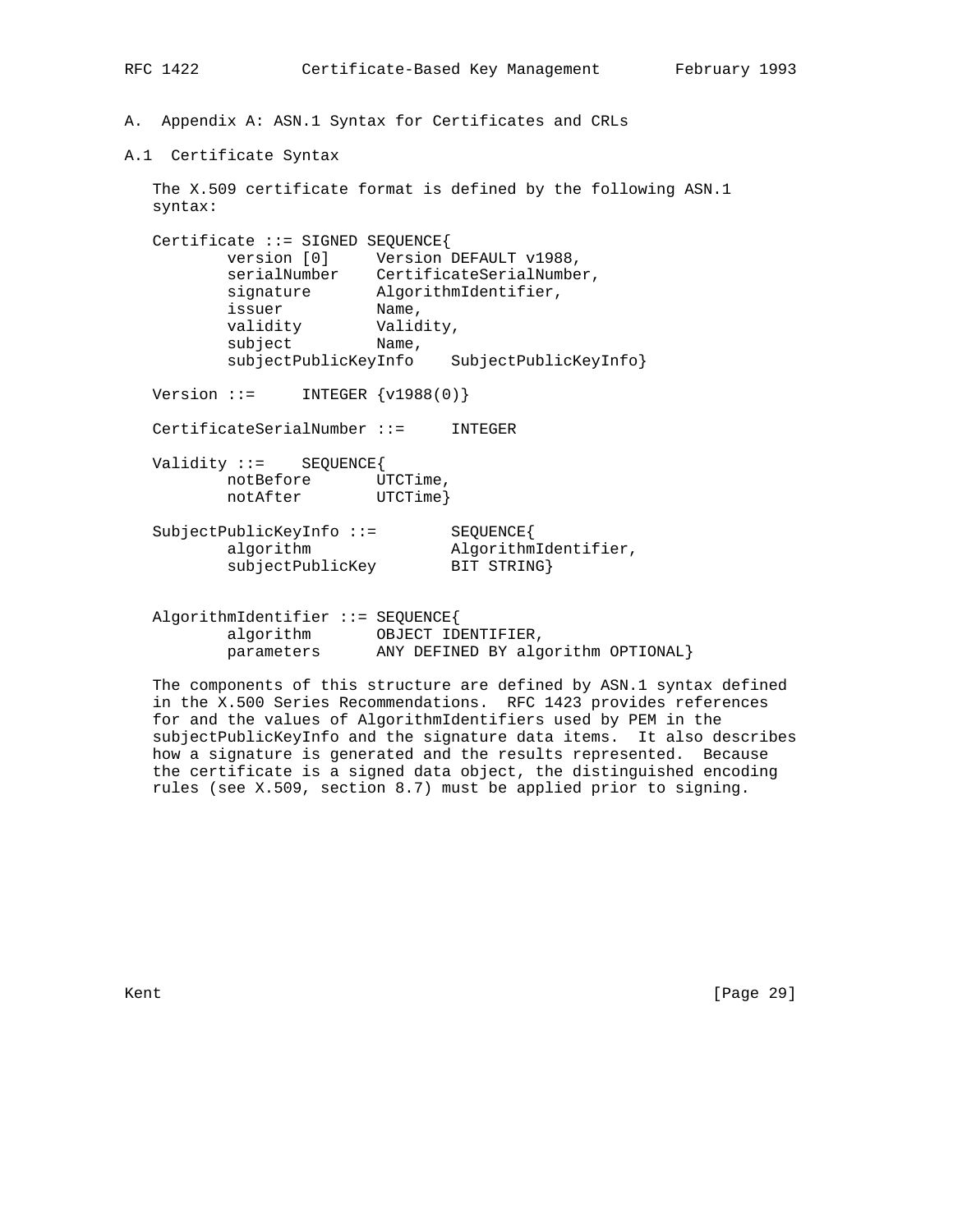# A.2 Certificate Revocation List Syntax

 The following ASN.1 syntax, derived from X.509 and aligned with the suggested format in recently submitted defect reports, defines the format of CRLs for use in the PEM environment.

 CertificateRevocationList ::= SIGNED SEQUENCE{ signature AlgorithmIdentifier, issuer Name, lastUpdate UTCTime, nextUpdate UTCTime, revokedCertificates SEQUENCE OF CRLEntry OPTIONAL}

 CRLEntry ::= SEQUENCE{ userCertificate SerialNumber, revocationDate UTCTime}

References

- [1] CCITT Recommendation X.411 (1988), "Message Handling Systems: Message Transfer System: Abstract Service Definition and Procedures".
- [2] CCITT Recommendation X.509 (1988), "The Directory -Authentication Framework".
- [3] CCITT Recommendation X.520 (1988), "The Directory Selected Attribute Types".
- [4] NIST Special Publication 500-183, "Stable Agreements for Open Systems Interconnection Protocols," Version 4, Edition 1, December 1990.
- [5] North American Directory Forum, "A Naming Scheme for c=US", RFC 1255, NADF, September 1991.
- [6] Linn, J., "Privacy Enhancement for Internet Electronic Mail: Part I: Message Encryption and Authentication Procedures", RFC 1421, DEC, February 1993.
- [7] Balenson, D., "Privacy Enhancement for Internet Electronic Mail: Part III: Algorithms, Modes, and Identifiers", RFC 1423, TIS, February 1993.
- [8] Balaski, B., "Privacy Enhancement for Internet Electronic Mail: Part IV: Notary, Co-Issuer, CRL-Storing and CRL-Retrieving Services", RFC 1424, RSA Laboratories, February 1993.

Kent [Page 30]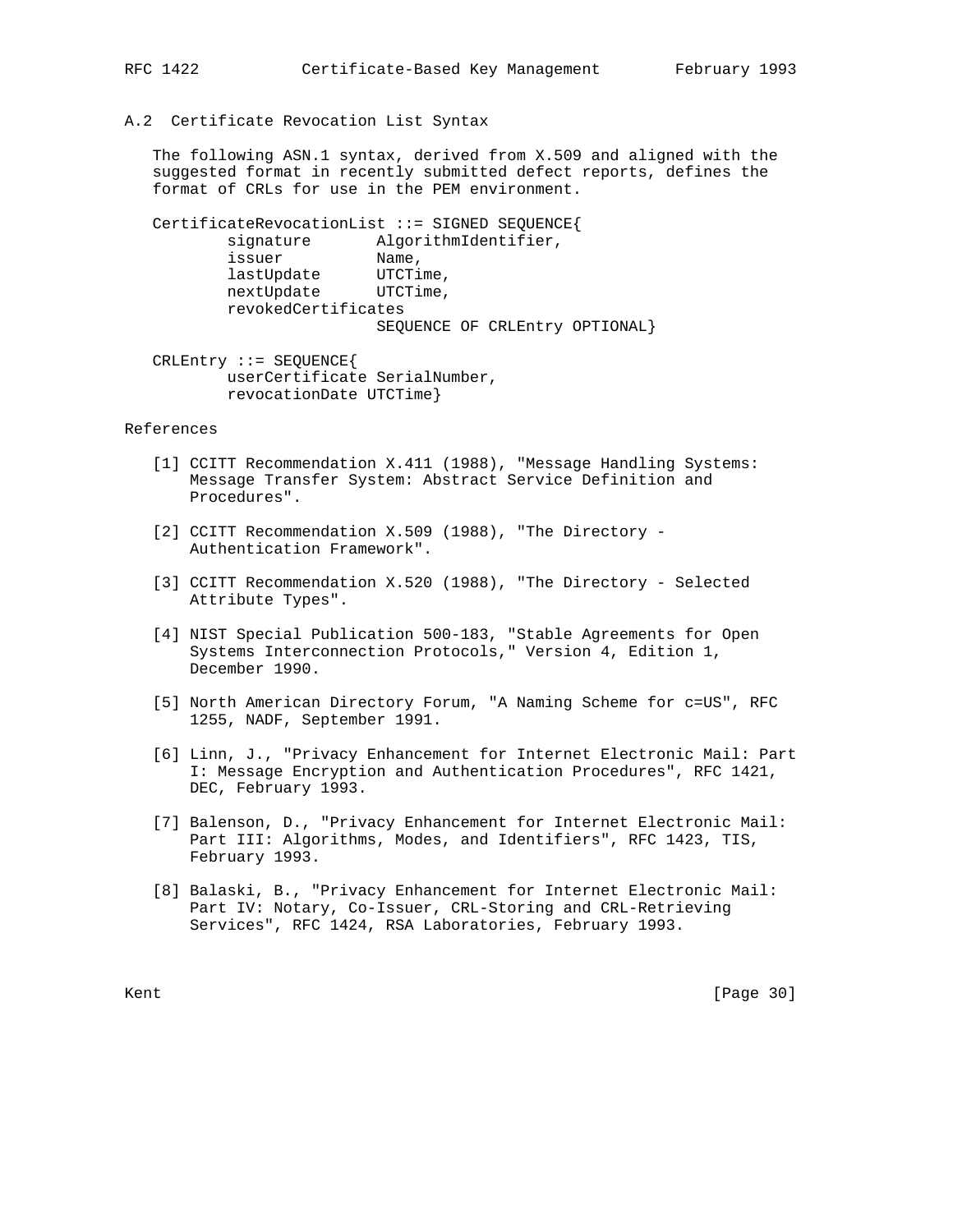[9] North American Directory Forum, "NADF Standing Documents: A Brief Overview", RFC 1417, NADF, February 1993.

# Patent Statement

 This version of Privacy Enhanced Mail (PEM) relies on the use of patented public key encryption technology for authentication and encryption. The Internet Standards Process as defined in RFC 1310 requires a written statement from the Patent holder that a license will be made available to applicants under reasonable terms and conditions prior to approving a specification as a Proposed, Draft or Internet Standard.

 The Massachusetts Institute of Technology and the Board of Trustees of the Leland Stanford Junior University have granted Public Key Partners (PKP) exclusive sub-licensing rights to the following patents issued in the United States, and all of their corresponding foreign patents:

| Cryptographic Apparatus and Method<br>("Diffie-Hellman") No. 4,200,770               |  |
|--------------------------------------------------------------------------------------|--|
| Public Key Cryptographic Apparatus<br>and Method ("Hellman-Merkle") No. $4,218,582$  |  |
| Cryptographic Communications System and                                              |  |
| Exponential Cryptographic Apparatus<br>and Method ("Hellman-Pohliq") No. $4,424,414$ |  |

 These patents are stated by PKP to cover all known methods of practicing the art of Public Key encryption, including the variations collectively known as El Gamal.

 Public Key Partners has provided written assurance to the Internet Society that parties will be able to obtain, under reasonable, nondiscriminatory terms, the right to use the technology covered by these patents. This assurance is documented in RFC 1170 titled "Public Key Standards and Licenses". A copy of the written assurance dated April 20, 1990, may be obtained from the Internet Assigned Number Authority (IANA).

 The Internet Society, Internet Architecture Board, Internet Engineering Steering Group and the Corporation for National Research Initiatives take no position on the validity or scope of the patents and patent applications, nor on the appropriateness of the terms of the assurance. The Internet Society and other groups mentioned above

Kent [Page 31]